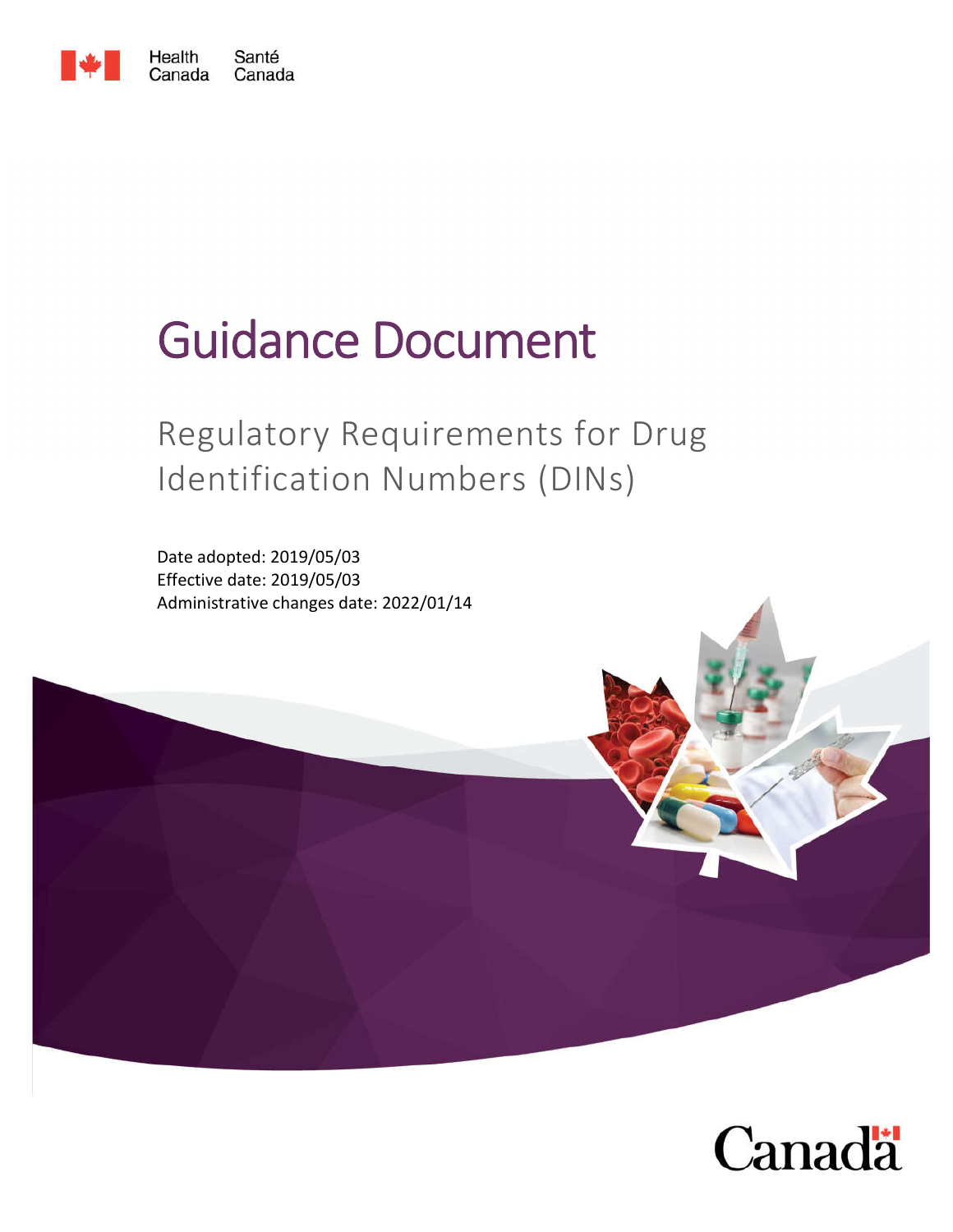Health Canada is responsible for helping Canadians maintain and improve their health. It ensures that high-quality health services are accessible, and works to reduce health risks.

Également disponible en français sous le titre : Ligne directrice: Exigences réglementaires associées à une identification numérique attribuée à une drogue (DIN)

To obtain additional information, please contact:

Health Canada Address Locator 0900C2 Ottawa, Ontario K1A 0K9 Tel.: 613-957-2991 Toll free: 1-866-225-0709 Fax: 613-941-5366 TTY: 1-800-465-7735 E-mail: publications-publications@hc-sc.gc.ca

© Her Majesty the Queen in Right of Canada, as represented by the Minister of Health, 2022

Publication date: January 2022

This publication may be reproduced for personal or internal use only without permission provided the source is fully acknowledged.

Cat.: H164-273/2021E-PDF ISBN: 978-0-660-38816-8 Pub.: 210083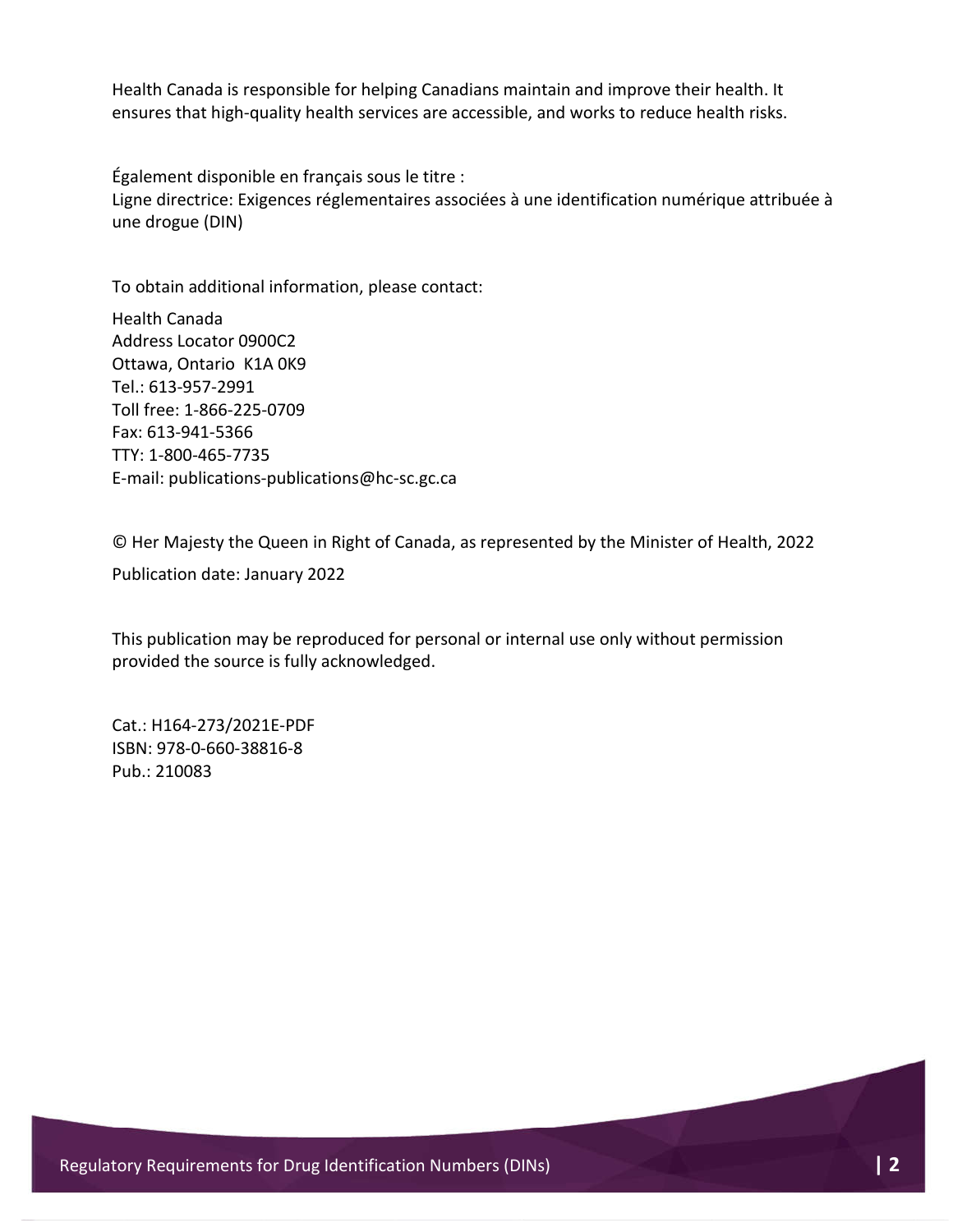## **Document change log**

| Date           | Change                                                                                                                                                                                                                                                                                                                                                                                                                                                                                                                                                                                                                                                                                                                                                                                                                                                   | Location<br>(section,<br>paragraph) | Nature of and/or reason for<br>change                                                                                                                     |
|----------------|----------------------------------------------------------------------------------------------------------------------------------------------------------------------------------------------------------------------------------------------------------------------------------------------------------------------------------------------------------------------------------------------------------------------------------------------------------------------------------------------------------------------------------------------------------------------------------------------------------------------------------------------------------------------------------------------------------------------------------------------------------------------------------------------------------------------------------------------------------|-------------------------------------|-----------------------------------------------------------------------------------------------------------------------------------------------------------|
| May 3,<br>2019 | This guidance document<br>consolidates and replaces the<br>following policies and guidance<br>documents:<br>· Guidance Document:<br>Cancellation of a Drug<br>Identification Number (DIN)<br>and Notification of<br><b>Discontinuation of Sales</b><br>• Issuance of Drug Identification<br><b>Numbers for New Drugs</b><br>. Notice: Instructions for filing<br>Drug Notification Forms (DNF)<br>and Supporting Documents<br>Provided in Electronic Format<br>• Assignment of Drug<br>Identification Numbers (DINs)<br><b>According to Product Name</b><br>• Notice - Revision of the<br>Procedure on the issuance of<br><b>Drug Identification Numbers</b><br>(DINs) for Unit Dosage Pre-<br><b>Filled Syringes</b><br>• ARCHIVED - Drug<br><b>Identification Number: A</b><br>Brand Name Product with<br>Different Fragrances, Flavours<br>or Colours | Global<br>change                    | To make it easier to find<br>information relating to DINs<br>by consolidating a number of<br>policies and guidance<br>documents into a single<br>document |
| May 3,<br>2019 | Addition of the following<br>wording: "(available for<br>immediate use via hospital and<br>retail pharmacies [i.e., the drug<br>is physically on pharmacy<br>shelves])"                                                                                                                                                                                                                                                                                                                                                                                                                                                                                                                                                                                                                                                                                  | 6.4,<br>paragraph 4                 | To provide clarification on<br>the concept of availability of<br>a drug on the Canadian<br>market                                                         |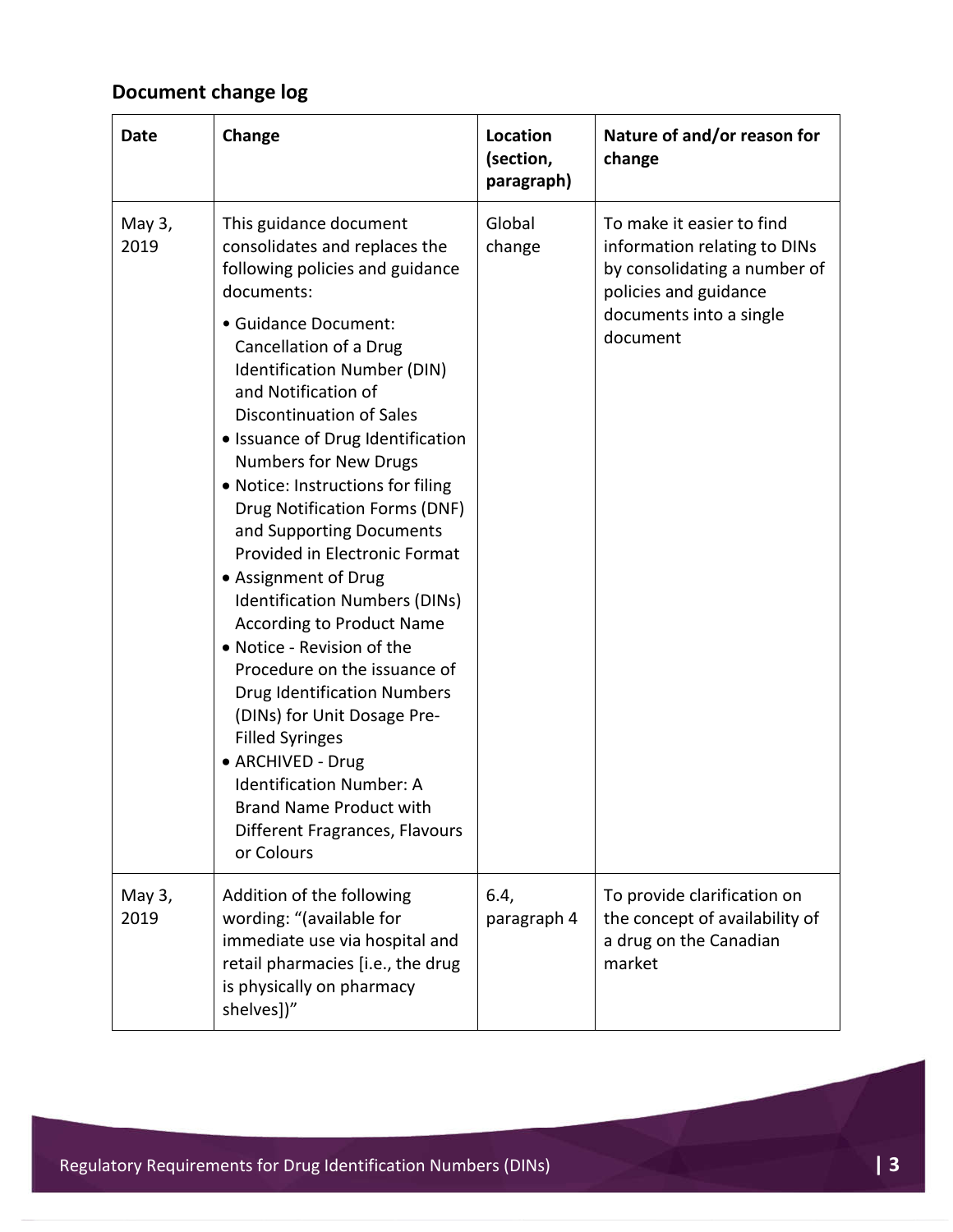| June 19,<br>2019    | More information on the<br>requirements for submitting a<br>Notification of discontinuation<br>of sale in Section 6.5 of the<br>guidance  | 6.5                   | Instructions regarding<br>notification of<br>discontinuation of sale from<br>the manufacturer                                                                                                    |
|---------------------|-------------------------------------------------------------------------------------------------------------------------------------------|-----------------------|--------------------------------------------------------------------------------------------------------------------------------------------------------------------------------------------------|
|                     | Correction to list of submission<br>type Section 6.8 Reissuance of a<br>DIN by Health Canada                                              | 6.8                   | Removal of submission type<br><b>PDC</b>                                                                                                                                                         |
| January<br>14, 2022 | General updates throughout the<br>document based on the process<br>changes and feedback from the<br>internal and external<br>stakeholders | All sections          |                                                                                                                                                                                                  |
|                     | Minor addition in regards to the<br>issuance of multiple DINs to<br>address safety issues                                                 | 6.1.3,<br>paragraph 1 | To provide clarification to the<br>existing practices                                                                                                                                            |
|                     | Addition of a new paragraph                                                                                                               | 6.2,<br>paragraph 2   | A reminder that additional<br>requirements to publically<br>report drug shortages and<br>discontinuations may apply<br>to some products                                                          |
|                     | Updates to the status<br>descriptions and addition of<br>definition for a Restricted<br>access status                                     | 6.2                   | To align and clarify status<br>descriptions                                                                                                                                                      |
|                     | Minor updates throughout<br>Sections 6.3-6.8                                                                                              | 6.3 to 6.8            | To provide clarification to the<br>existing practices and in<br>regards to the process<br>change (confirmation emails<br>are no longer sent following<br>the processing of the<br>notifications) |
|                     | Major changes throughout<br>Section 6.10                                                                                                  | 6.10                  | To provide additional<br>clarification on filing<br>requirements (including the<br><b>Regulatory Enrolment</b><br>Process (REP))                                                                 |
|                     | Minor change to the wording                                                                                                               | Appendix A            |                                                                                                                                                                                                  |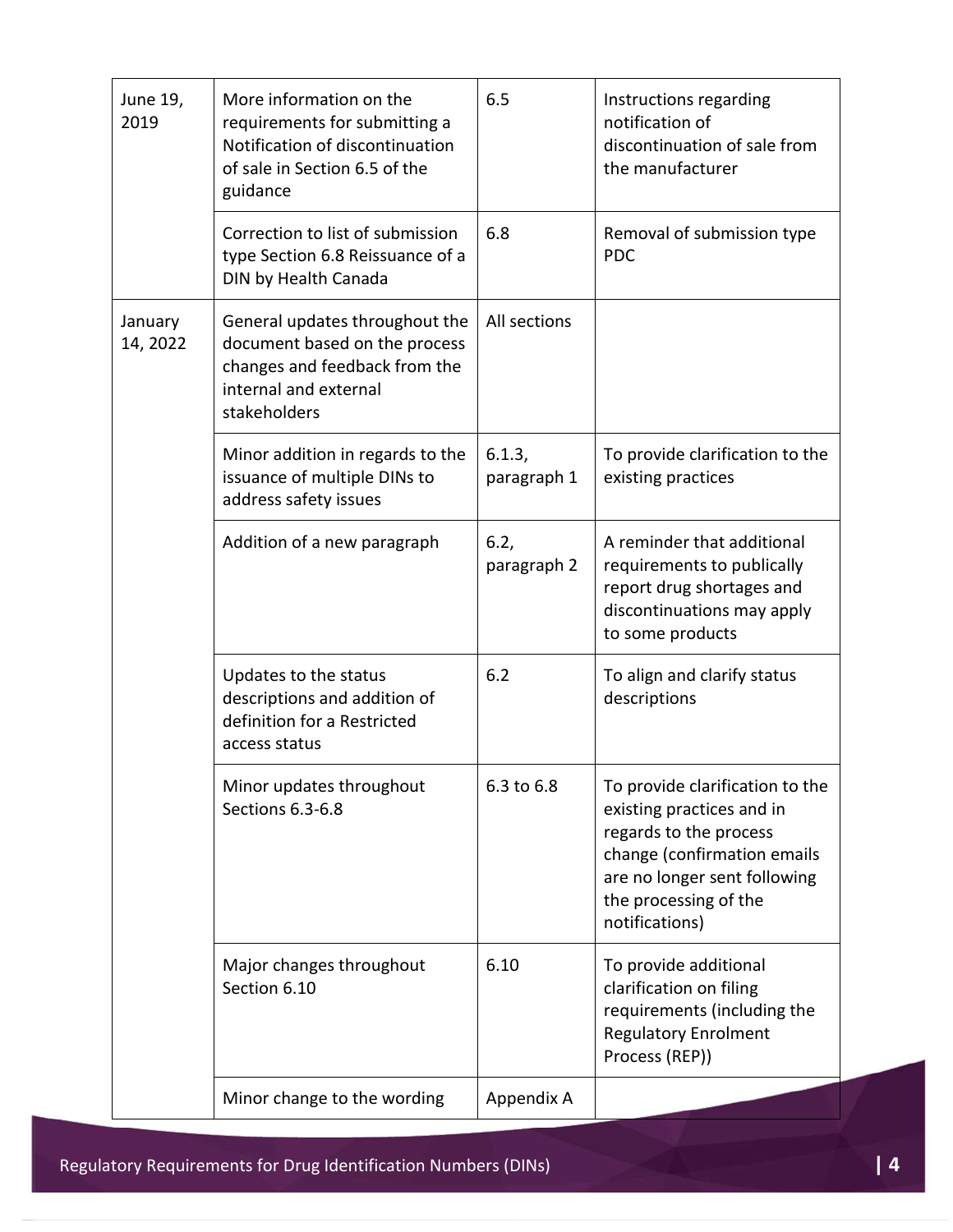| Minor change to wording     |         | Align wording with another<br>section in the document               |
|-----------------------------|---------|---------------------------------------------------------------------|
| Minor addition to paragraph | 6.1.1.1 | To provide additional<br>clarification regarding new<br><b>DINS</b> |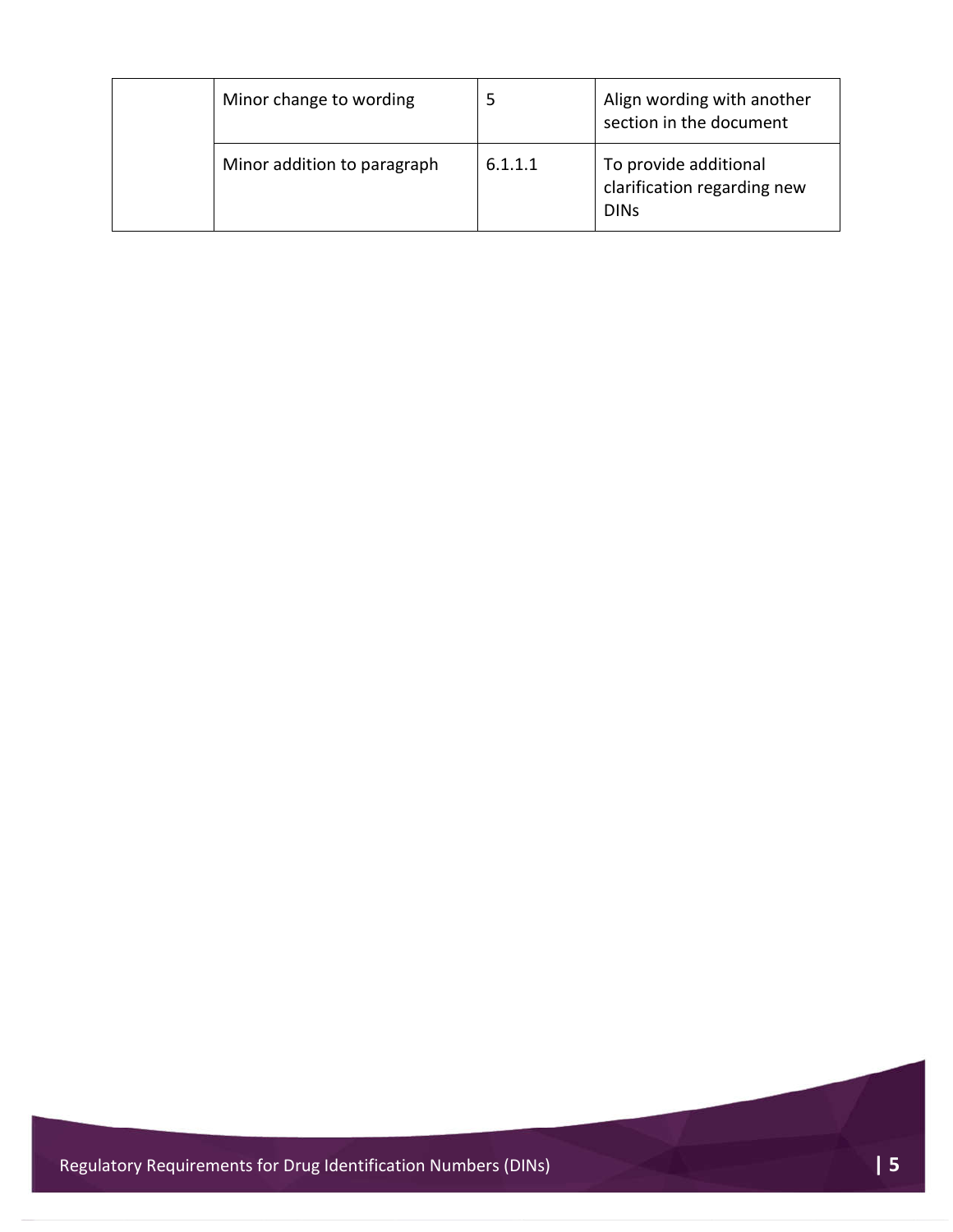#### **Foreword**

Guidance documents are meant to provide assistance to industry and health care professionals on how to comply with governing statutes and the Food and Drug Regulations. Guidance documents also provide assistance to staff on how Health Canada mandates and objectives should be implemented in a manner that is fair, consistent and effective.

Guidance documents are administrative instruments not having force of law and, as such, allow for flexibility in approach. Alternate approaches to the principles and practices described in this document may be acceptable provided they are supported by adequate justification. Alternate approaches should be discussed in advance with the relevant program area to avoid the possible finding that applicable statutory or regulatory requirements have not been met.

As a corollary to the above, it is equally important to note that Health Canada reserves the right to request information or material, or define conditions not specifically described in this document, in order to allow the Department to adequately assess the safety, efficacy or quality of a drug. Health Canada is committed to ensuring that such requests are justifiable and that decisions are clearly documented.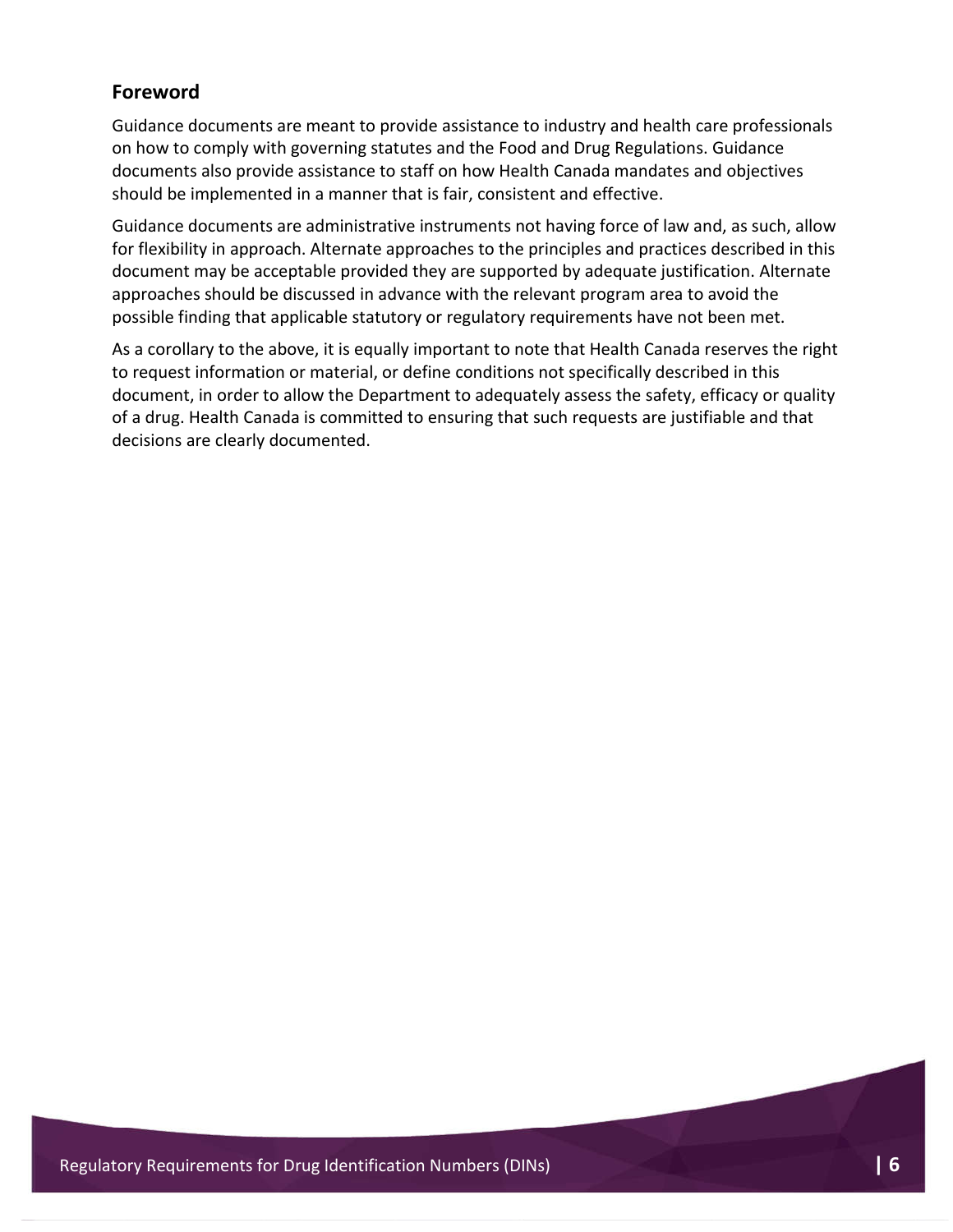### **Table of Contents**

| 6.4.2 Reporting 12 months without sale for all drugs on the Annual Drug Notification form  |
|--------------------------------------------------------------------------------------------|
|                                                                                            |
|                                                                                            |
|                                                                                            |
|                                                                                            |
|                                                                                            |
| 6.6.1.1 Cancellation due to concerns regarding safety and efficacy - C.01.014.6 (2) (b) of |
| 6.6.1.2 Cancellation following the suspension of a Notice of Compliance - C.01.014.6 (2)   |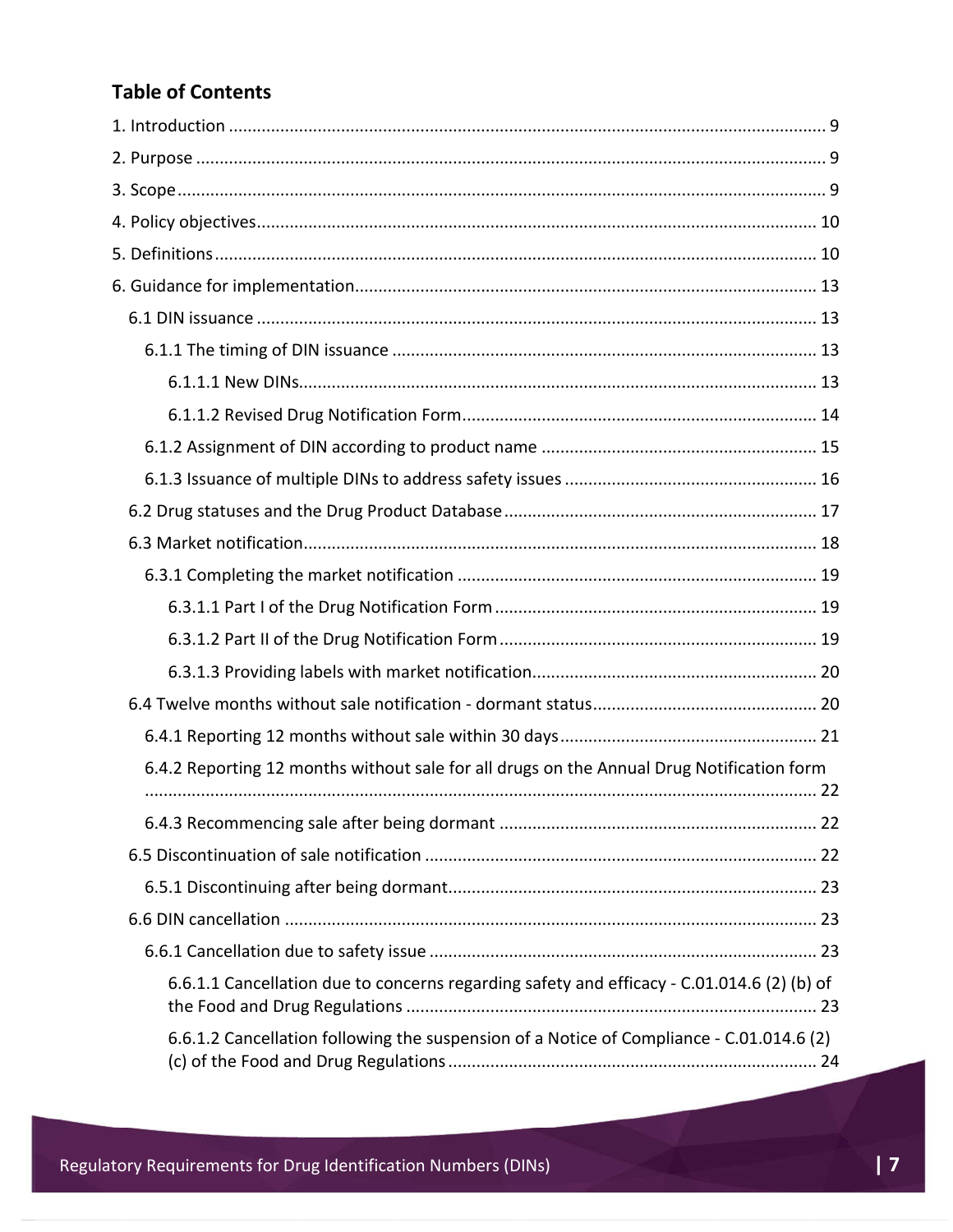| 6.6.1.3 Cancellation following the failure to comply with the order to conduct an<br>assessment and provide the results - C.01.014.6 (3) (a) of the Food and Drug Regulations |  |
|-------------------------------------------------------------------------------------------------------------------------------------------------------------------------------|--|
| 6.6.1.4 Cancellation following the examination of the results of an assessment -                                                                                              |  |
| 6.6.2 Cancellation due to failure to provide annual drug notification - C.01.014.6 (2) (a) of                                                                                 |  |
| 6.6.3 Cancellation as product is not a drug - C.01.014.6 (1) (c) of the Food and Drug                                                                                         |  |
| 6.7 Required activities following the cancellation of a Drug Identification Number 25                                                                                         |  |
|                                                                                                                                                                               |  |
|                                                                                                                                                                               |  |
|                                                                                                                                                                               |  |
|                                                                                                                                                                               |  |
|                                                                                                                                                                               |  |
|                                                                                                                                                                               |  |
|                                                                                                                                                                               |  |
|                                                                                                                                                                               |  |
|                                                                                                                                                                               |  |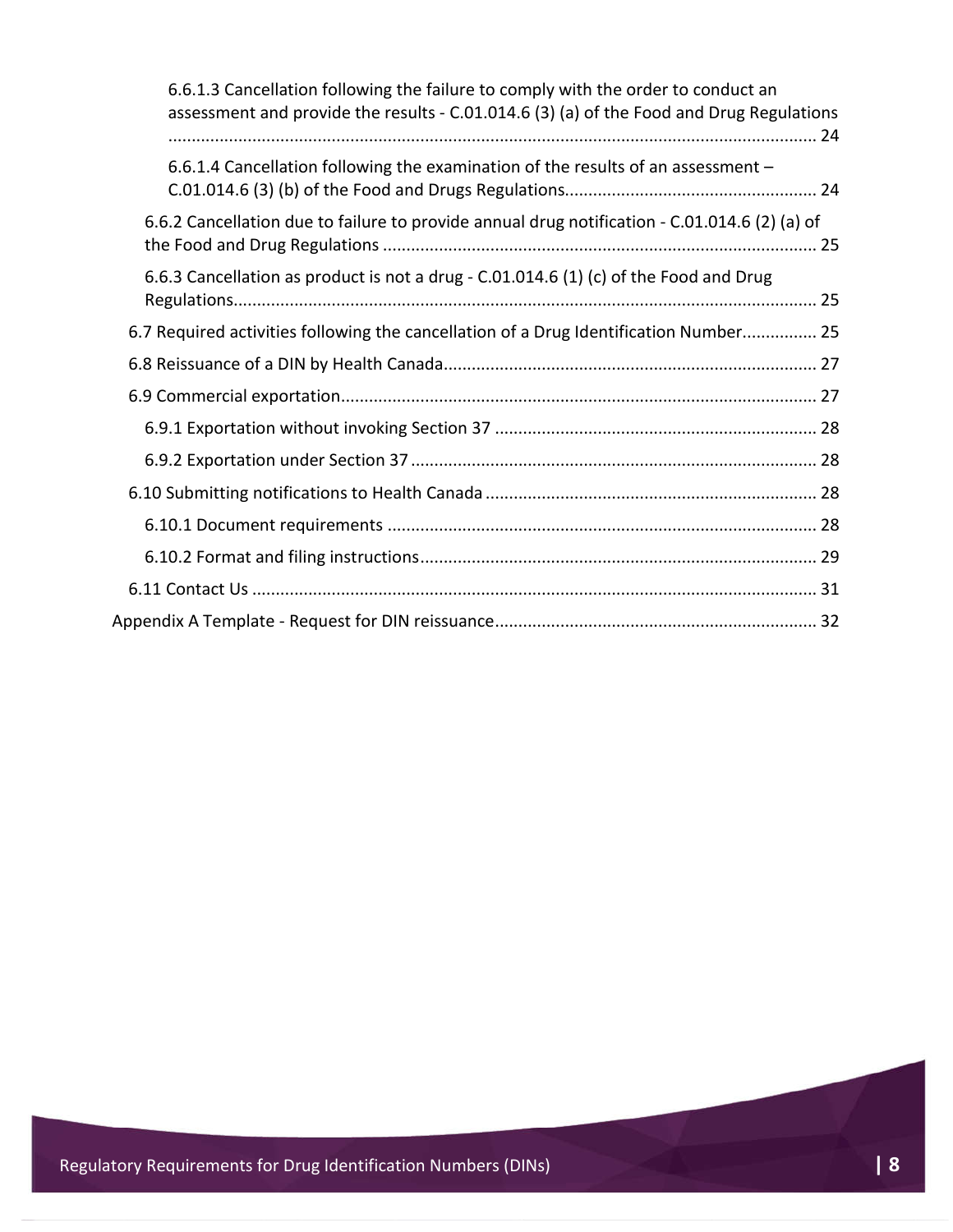## 1. Introduction

When Health Canada authorizes a drug to be marketed in Canada, a Drug Identification Number (DIN) is issued to the manufacturer and printed on the package labels. A DIN indicates that the evaluation of the drug determined that it met the relevant requirements of the Food and Drugs Act and its Regulations and the drug has a favourable risk/benefit profile. Manufacturers of prescription and non-prescription drugs must obtain a DIN before they are marketed in Canada. Market authorization of a drug may require the additional issuance of a Notice of Compliance (NOC).

The DIN assigned to a drug is unique and serves as a tool to help in the post-market activities of products on the market, such as product identification and verification by health care professionals, recall of products, inspections, and quality monitoring. While the authorization of a drug includes the issuance of a DIN to the manufacturer, the DIN is the property of Health Canada.

## 2. Purpose

This guidance document provides:

- 1. assistance on the interpretation of the regulatory requirements associated with a DIN
- 2. guidance to manufacturers on their obligation to accurately report to Health Canada the following notifications for a change of drug status within the required timelines:
	- Market notification
	- 12 months without sale notification (Notification of Interruption of Sale)
	- Discontinuation of sale notification (DIN Cancellation)

## 3. Scope

This guidance document applies to all drugs that have been issued a DIN (i.e., human and veterinary drugs, biologics, disinfectants, and radiopharmaceuticals). This document is limited to changes that impact the status of a DIN. This guidance covers the following activities:

- Issuance of a DIN by Health Canada to the manufacturer
- Issuance of a revised Drug Notification Form by Health Canada to the manufacturer
- Filing of market notifications by the manufacturer to Health Canada
- Filing of 12 months without sale notifications by the manufacturer to Health Canada
- Filing of discontinuation of sale notifications by the manufacturer to Health Canada

This document does not cover the following:

- Filing requirements and management of drug submissions and applications
- Reporting of adverse drug reactions
- Reporting of potential or real drug shortages on the third party drug shortages website
- User fees and fees for the right to sell drugs
- Establishment licensing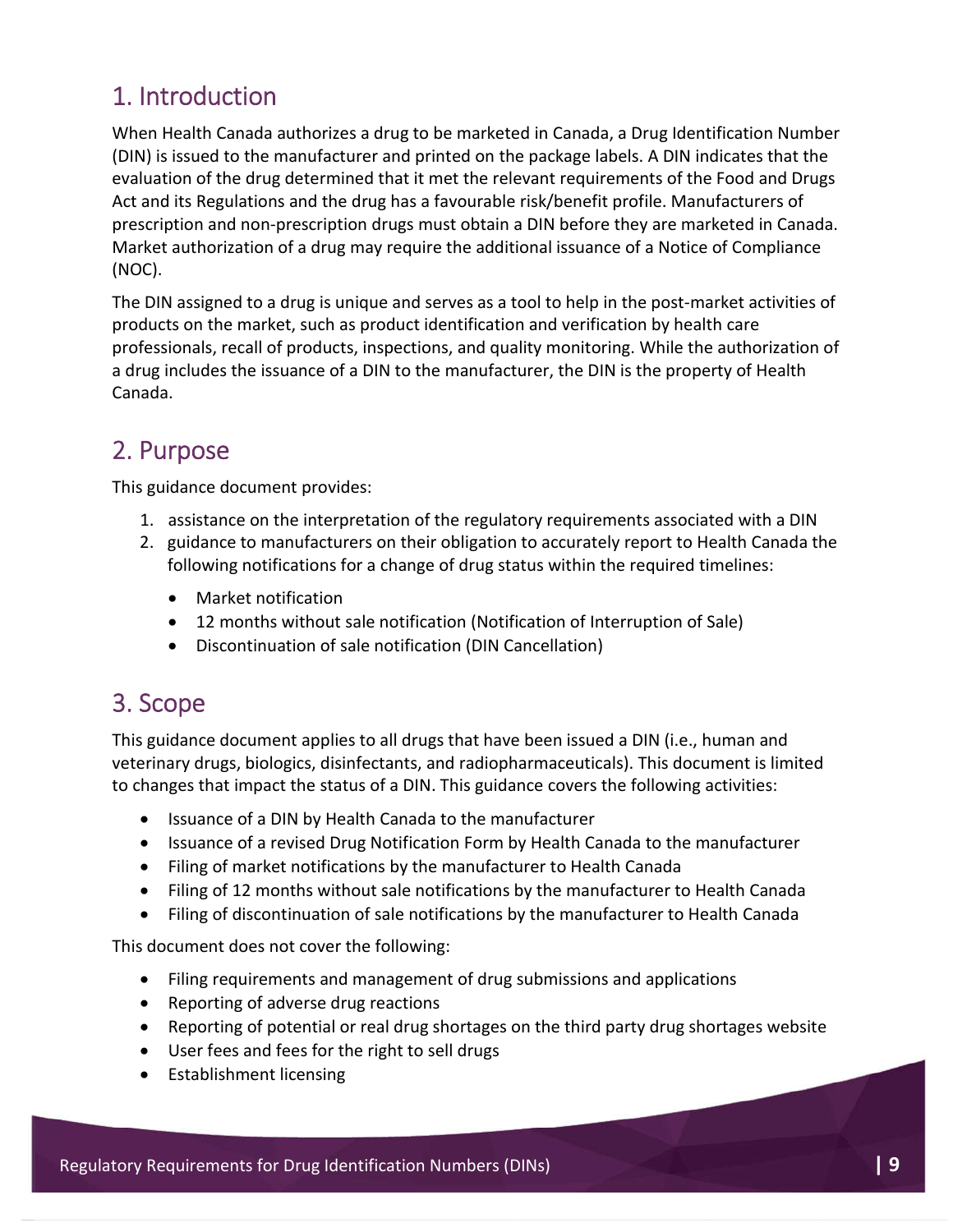- Products that have not been issued a DIN (i.e. medical devices, natural health products, veterinary health products, pest control products, cosmetics, experimental treatments for human and animals, and cannabis for medical purposes regulated under Part 14 of the Cannabis Regulations)
- Annual drug notification process

## 4. Policy objectives

The policy objectives that guide the regulatory authority for activities relating to DIN issuance and reporting to Health Canada include:

- To protect the health and safety of Canadians from the sale of unsafe, and/or unauthorized drugs
- To provide Canadians with timely, reliable and accurate information on the availability of drugs in Canada

## 5. Definitions

#### **Annual Drug Notification Form (ADNF)**

A form intended to assist manufacturers in complying with section C.01.014.5 of the Food and Drug Regulations, which requires that every manufacturer of a drug confirms annually before October  $1<sup>st</sup>$  that all information previously supplied with regard to that drug is correct.

 For more information on the ADNF, consult the Guidance Document – Fees for the Right to Sell Drugs (https://www.canada.ca/en/health-canada/services/drugs-healthproducts/drug-products/fees/guidance-document-fees-right-sell-drugs.html).

#### **Dossier**

A collection of all regulatory activities throughout the life cycle of a product for a stakeholder.

#### **Dossier ID**

A code created by Health Canada to uniquely identify the dossier. The dossier ID is also referred to as the Top Level Folder Name. It consists of a lowercase letter followed by six (6) or seven (7) unique numbers depending on the regulatory activity type.

#### **Discontinue**

When the manufacturer permanently stops the sale of the drug.

#### **Discontinuation Date**

If a manufacturer is marketing a drug and decides to permanently discontinue its sale, the date of the discontinuation is the date of the last sale by the manufacturer.

If a manufacturer has temporarily stopped marketing a drug and then subsequently decides to permanently discontinue its sale at a later date, the discontinuation date is the date on which the decision to permanently discontinue the sale was made.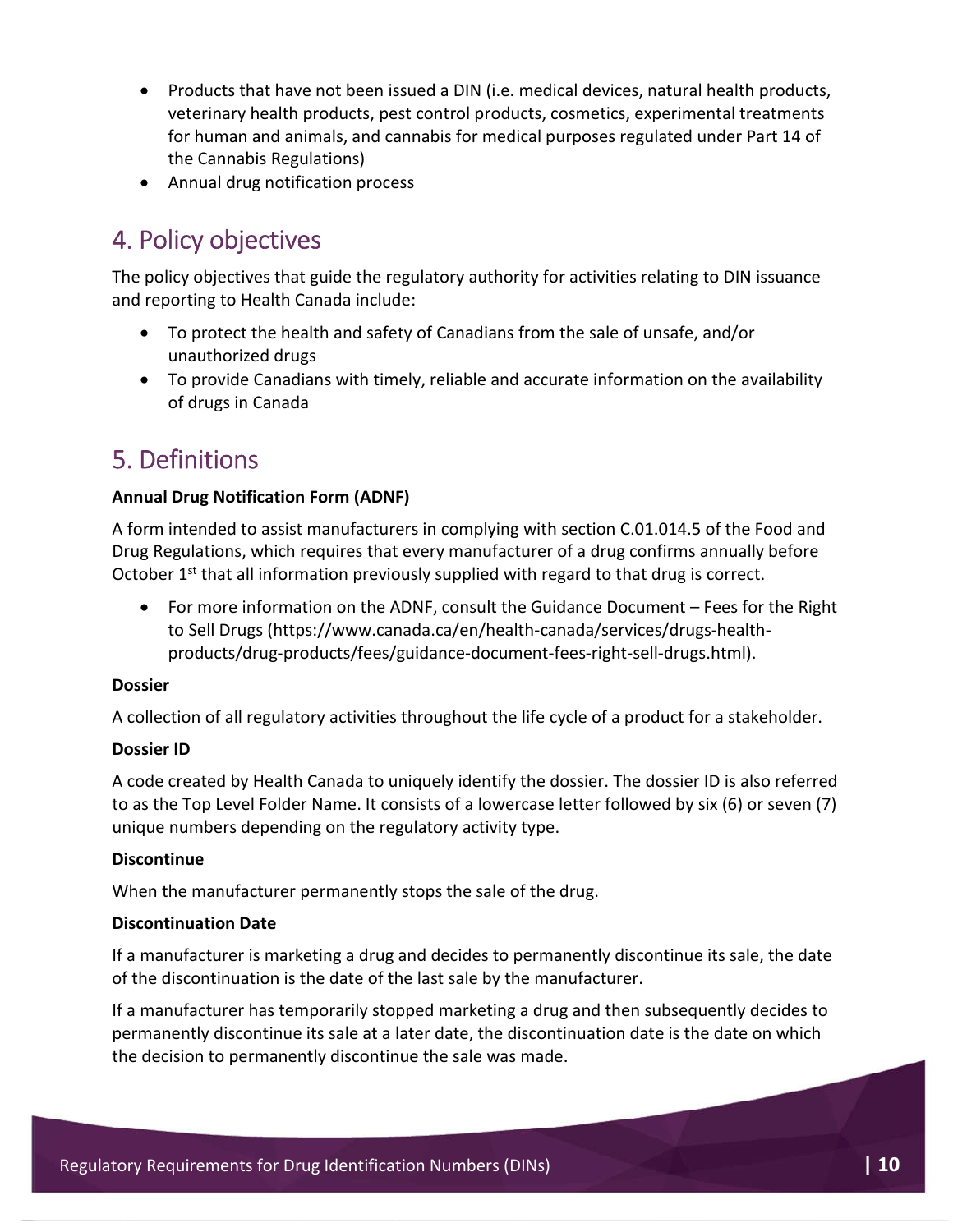**Drug** as defined in Section 2 of the Food and Drugs Act

Includes any substance or mixture of substances manufactured, sold or represented for use in:

- a) the diagnosis, treatment, mitigation or prevention of a disease, disorder, abnormal physical state, or its symptoms, in human beings or animals;
- b) restoring, correcting or modifying organic functions in human beings or animals; or
- c) disinfection in premises in which food is manufactured, prepared or kept.

#### **Drug Identification Number (DIN)**

A computer-generated 8-digit number assigned by Health Canada to a drug upon market authorization under subsection C.01.014.2 (1) of the Food and Drug Regulations.

It uniquely identifies each drug under the Food and Drug Regulations, sold in a dosage form in Canada, and is located on the package label of prescription and non-prescription drugs that have been evaluated and authorized for sale in Canada.

A DIN uniquely identifies the following characteristics:

- Product Name
- Manufacturer Name
- Active Ingredient(s)
- Strength of Active Ingredient(s)
- Dosage Form
- Route(s) of Administration
- Species (for veterinary drugs only)

#### **Drug Notification Form (DNF)**

Is a form issued by Health Canada in accordance with section C.01.014.2 (1) of the Food and Drug Regulations that contains the DIN assigned for a drug, as well as information that is specific to the drug as it has been authorized by Health Canada.

In accordance with section C.01.014.3 of the Food and Drug Regulations, the manufacturer must, within 30 days after the day on which the drug is first sold, date and sign the completed DNF and return it to Health Canada with a statement that the information it contains is correct and with an indication of the date of that first sale.

#### **Expiration Date of Drug in Dosage Form**

Means the earlier of:

- the last date a drug would maintain its labelled potency, purity and physical characteristics, or
- the date after which the manufacturer recommends that the drug not be used

The expiration date should be expressed at a minimum as a year and a month.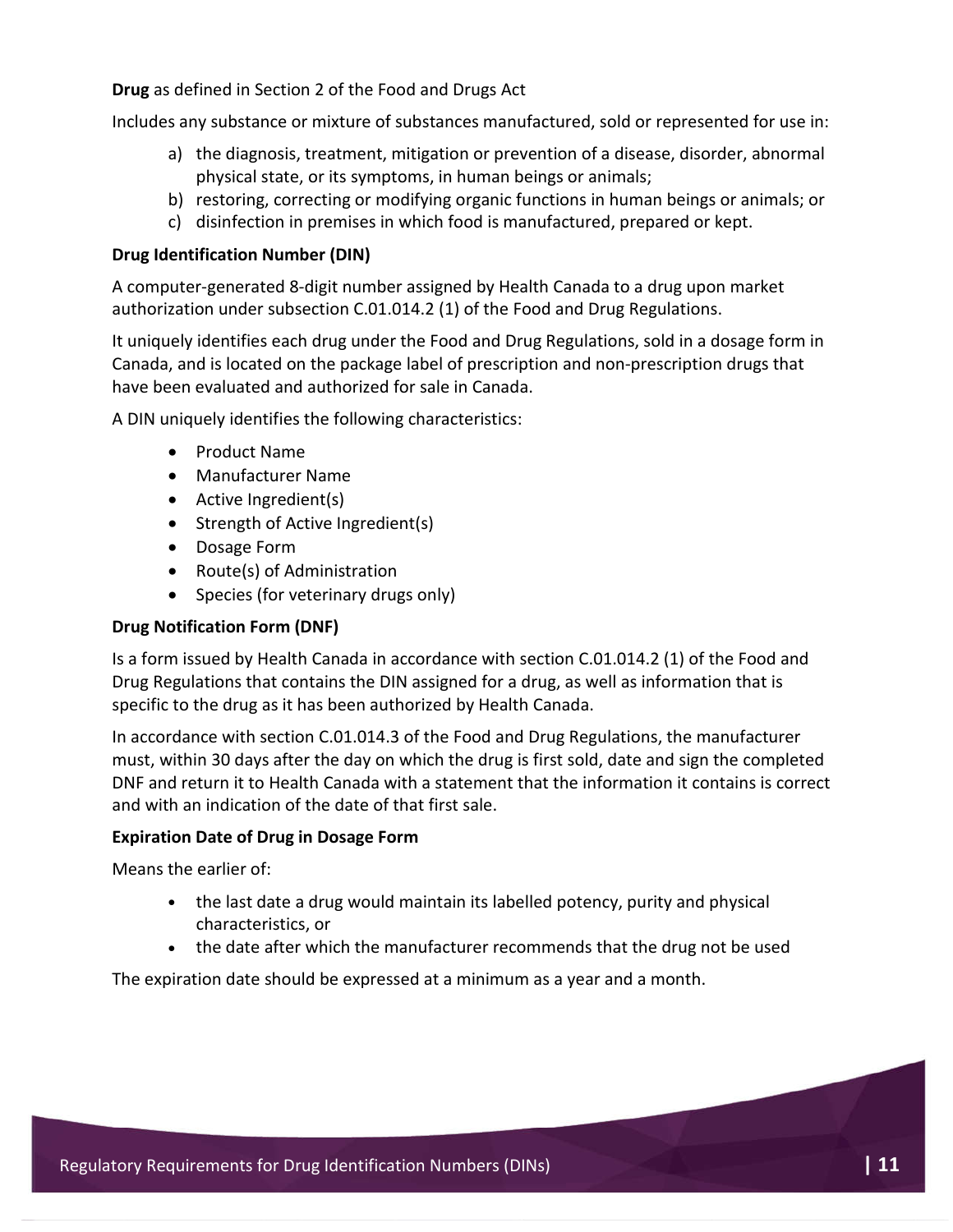#### **Label**

Includes:

- Labels affixed to the container or packaging of the drug
- Any separate package inserts
- Prescribing Information
- Fact sheets
- Consumer information/patient medication information (i.e., patient leaflets)
- Patient diaries
- Product Monograph, or
- Other material containing information specific to the drug

Package labels generated by the manufacturer may be included in the packaging or supplied to the consumer at the time of dispensing.

#### **Lot Number**

Any combination of letters, figures, or both, which can be used to trace a drug being manufactured and/or in distribution.

#### **Manufacturer**

The person, including an association or partnership, who under their own name, or under a trade, design or word mark, trade name or other name, word or mark controlled by them, markets a drug. This is the person or company, to which the DIN is issued. For the purpose of this guidance document, manufacturer may include an agent authorized to act on their behalf.

#### **Market Notification**

A notification sent by the manufacturer to Health Canada to report the date of first sale for a particular drug, pursuant to section C.01.014.3 of the Food and Drug Regulations.

**New Drug**, as defined in Part C, Division 8 of the Food and Drug Regulations, means a drug, other than a veterinary health product:

- a) that contains or consists of a substance, whether as an active or inactive ingredient, carrier, coating, excipient, menstruum or other component, that has not been sold as a drug in Canada for sufficient time and in sufficient quantity to establish in Canada the safety and effectiveness of that substance for use as a drug;
- b) that is a combination of two or more drugs, with or without other ingredients, and that has not been sold in that combination or in the proportion in which those drugs are combined in that drug, for sufficient time and in sufficient quantity to establish in Canada the safety and effectiveness of that combination and proportion for use as a drug; or
- c) with respect to which the manufacturer prescribes, recommends, proposes or claims a use as a drug, or a condition of use as a drug, including dosage, route of administration, or duration of action and that has not been sold for that use or condition of use in Canada, for sufficient time and in sufficient quantity to establish in Canada the safety and effectiveness of that use or condition of use of that drug.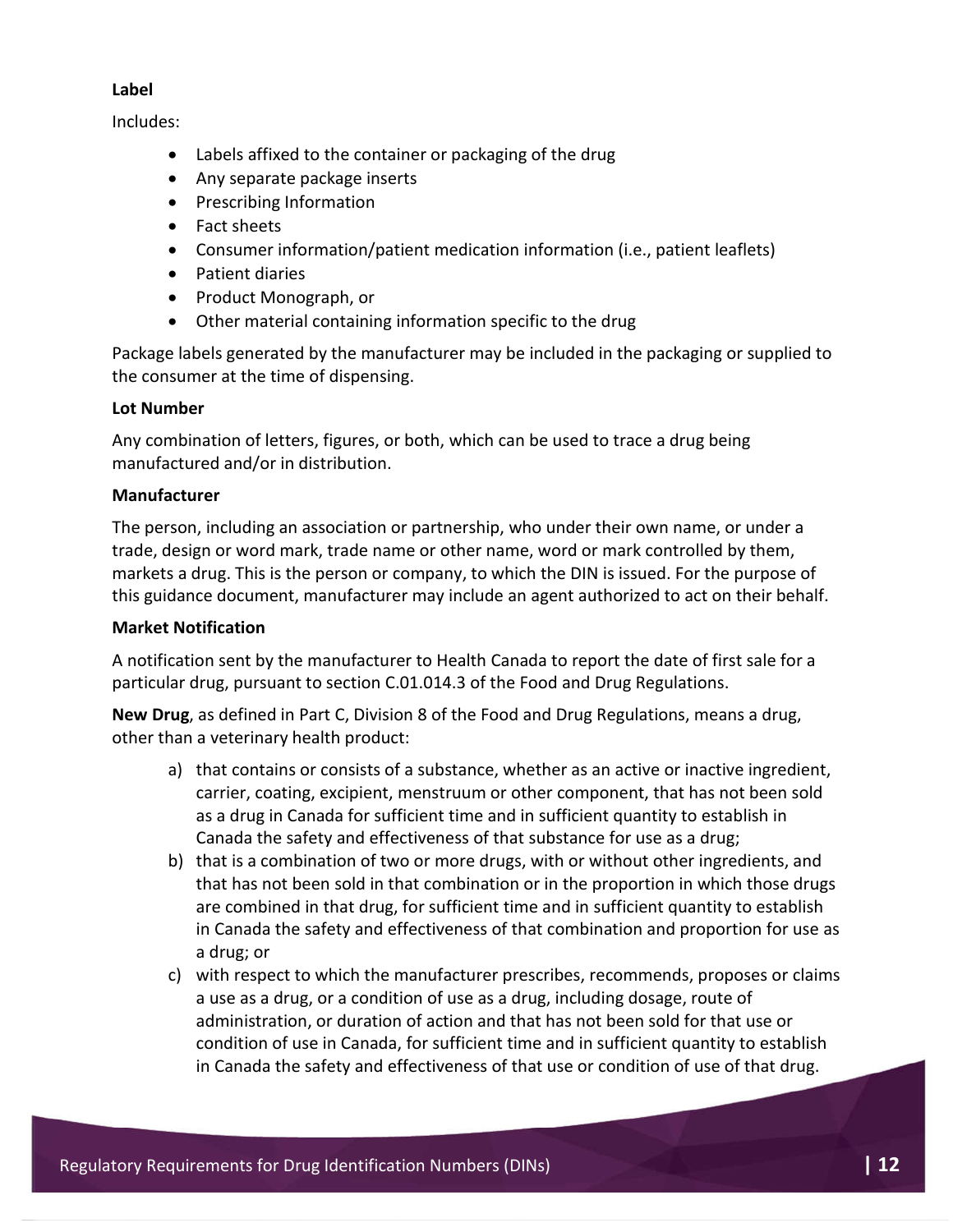#### **Notice of Compliance**

A notice issued under section C.08.004 or C.08.004.01 of the Food and Drug Regulations to a manufacturer following the satisfactory review of a drug submission for a New Drug.

#### **Private Label**

Label of an authorized non-prescription drug sold under the name of a retail store that is neither the manufacturer to whom the DIN was issued nor the fabricator of the drug.

## 6. Guidance for implementation

#### 6.1 DIN issuance

Once a drug has been authorized for sale in Canada, Health Canada issues a DIN under Part C, Division 1 of the Food and Drug Regulations, which permits the manufacturer to market the drug in Canada. For drugs that meet the definition of a new drug under Part C, Division 8 of the Food and Drug Regulations, the drug is required to have a Notice of Compliance (NOC) in addition to a DIN in order to be authorized for sale in Canada.

Prior to June 13, 2018, Schedule C drugs (radiopharmaceuticals) received only a NOC and no DIN. Since the amendments to the Food and Drug Regulations that came into force on June 13, 2018, manufacturers of previously authorized Schedule C drugs have been required to submit an application for a DIN.

 For more information on the issuance of DINs for Schedule C Drugs, consult the Guidance Document: Drug Identification Numbers for Schedule C Drugs (Radiopharmaceuticals and Kits) (https://www.canada.ca/en/healthcanada/services/drugs-health-products/drug-products/applicationssubmissions/guidance-documents/drug-identification-numbers-schedulec.html).

The DIN is issued in the form of a DNF. The DNF contains, in addition to the DIN, information that is specific to the drug as it has been authorized by Health Canada. DNFs are sent by email directly to the manufacturer by Health Canada.

#### 6.1.1 The timing of DIN issuance

#### 6.1.1.1 New DINs

For manufacturers seeking authorization for a drug for human use under Part C, Division 8 of the Food and Drug Regulations, the DIN is issued prior to issuance of the NOC, when all relevant review streams are completed. However, a drug product cannot be marketed until after NOC is issued and any licensing requirements are met.

For manufacturers seeking authorization for a drug for veterinary use under Part C, Division 8 of the Food and Drug Regulations, the DIN is issued to the manufacturer when the NOC is granted.

For manufacturers seeking authorization under Part C, Division 1 of the Food and Drug Regulations for drugs for human or veterinary use, no NOC is granted. The DIN, in the form of a DNF, represents the market authorization.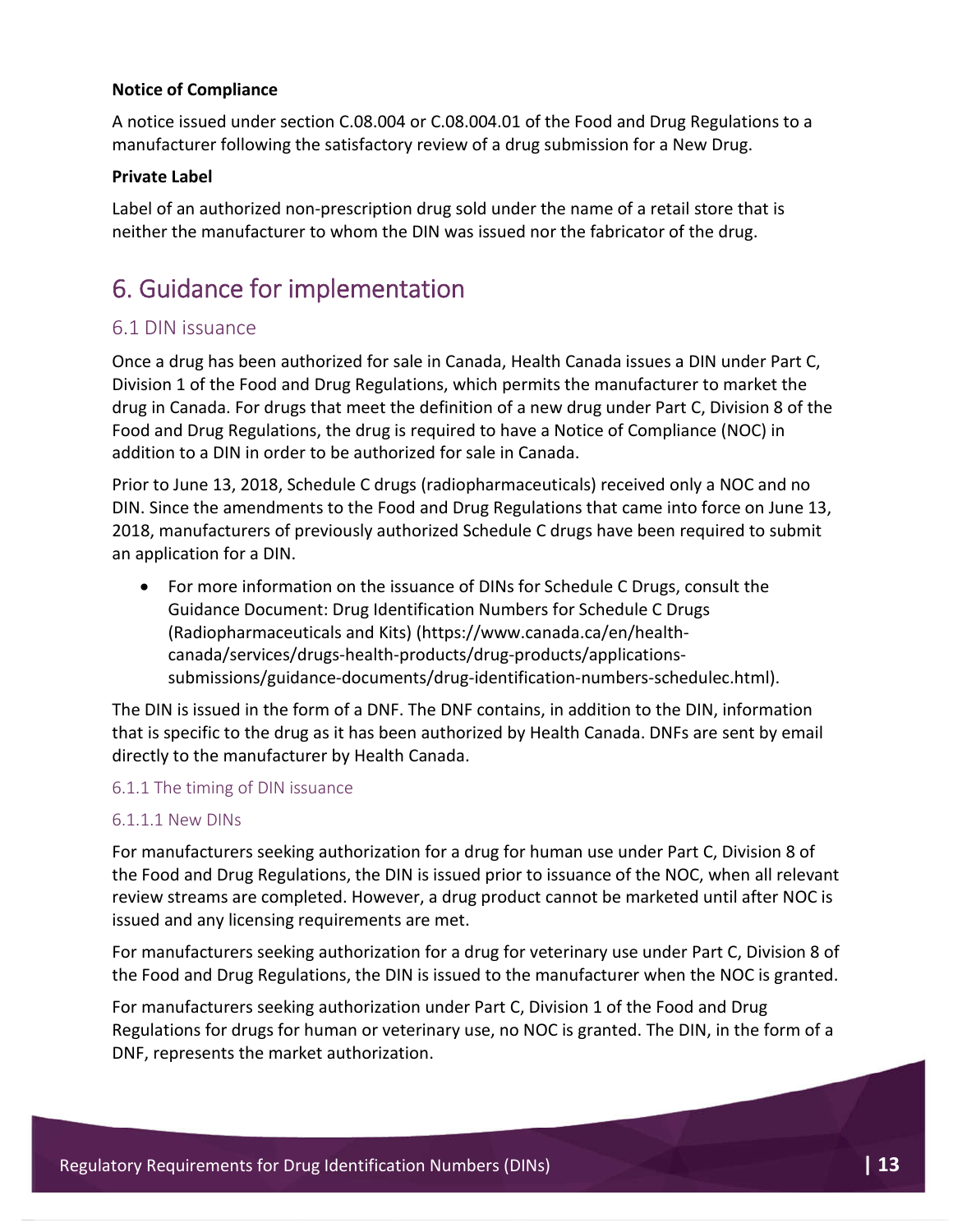#### 6.1.1.2 Revised Drug Notification Form

Any change to one or more of the drug characteristics as listed in the definition of a DIN (refer to section 5) must be authorized before the DNF can be revised. A submission or application seeking authorization for the proposed changes must be filed.

As a result, for subsequent changes to a drug authorized for human or veterinary use under Part C, Division 8, the revised DNF with the same sequence of numbers as the original DIN is issued to the manufacturer after the NOC is granted.

For subsequent changes to a drug for human or veterinary use authorized under Part C, Division 1 of the Food and Drug Regulations, a revised DNF with the same sequence of numbers as the original DIN may be issued to the manufacturer. The DNF represents the market authorization, since no NOC is granted for these drugs.

The Table 1 below shows the specific changes to characteristics of a drug that would require either the issuance of a new DIN or a revised DNF.

#### **Table 1 Issuance of new DIN versus revised DNF with the same sequence of numbers as original DIN**

| <b>Change in Characteristic</b>         | <b>New DIN</b> | <b>Revised DNF with the same</b><br>sequence of numbers as<br>original DIN |
|-----------------------------------------|----------------|----------------------------------------------------------------------------|
| <b>Product Name</b>                     | N/A            |                                                                            |
| <b>Manufacturer Name</b>                | N/A            |                                                                            |
| <b>Active Ingredient(s)</b>             |                | N/A                                                                        |
| <b>Strength of Active Ingredient(s)</b> |                | N/A                                                                        |
| <b>Dosage Form</b>                      | ✓              | N/A                                                                        |
| <b>Route(s) of Administration</b>       | ✓              | $\checkmark^*$                                                             |
| Species (for veterinary drugs only)     | N/A            |                                                                            |

\* Change in use areas for disinfectants; additional routes for drugs for human and veterinary use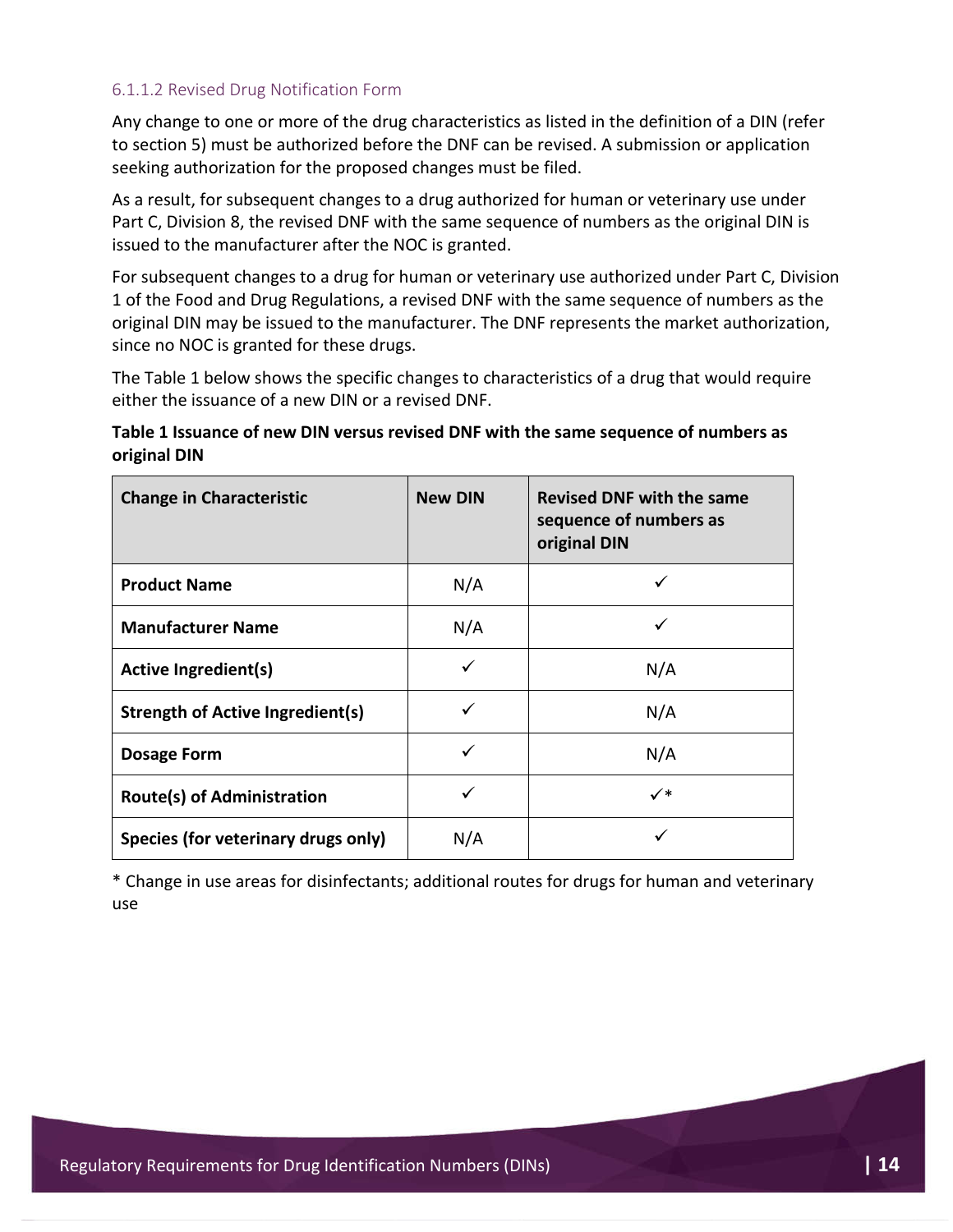#### 6.1.2 Assignment of DIN according to product name

A product name for a drug is proposed by the manufacturer so that they may market and advertise that drug. Health Canada reviews each product name as part of a drug submission or an application before a drug is authorized for sale in Canada.

- For information on the assessment of brand names for drug for human use, refer to:
	- o Guidance Document for Industry Review of Drug Brand Names (https://www.canada.ca/en/health-canada/services/drugs-healthproducts/reports-publications/medeffect-canada/guidance-document-industryreview-drug-brand-names.html)
	- o Frequently Asked Questions Guidance Document for Industry Review of Drug Brand Names (https://www.canada.ca/en/health-canada/services/drugs-healthproducts/reports-publications/medeffect-canada/frequently-asked-questionsguidance-document-industry-review-drug-brand-names.html)
	- o Guidance Document: Questions and Answers: Plain Language Labelling Regulations for Non-prescription Drugs (https://canadapreview.adobecqms.net/en/health-canada/services/drugs-healthproducts/drug-products/applications-submissions/guidancedocuments/questions-answers-plain-language-labelling-non-prescription-drugs-2019/document.html)
	- o Guidance document Disinfectant Drugs (https://www.canada.ca/en/healthcanada/services/drugs-health-products/drug-products/applicationssubmissions/guidance-documents/disinfectants/summary.html)

If a manufacturer wishes to market an authorized drug (i.e., a drug that has already been assigned a DIN) under two or more product names, a separate DIN will be assigned for each additional unique product name.

- For more information on the filing of a submission for an additional product name for drugs for human use, refer to the Frequently Asked Questions - Guidance Document for Industry - Review of Drug Brand Names (https://www.canada.ca/en/healthcanada/services/drugs-health-products/reports-publications/medeffectcanada/frequently-asked-questions-guidance-document-industry-review-drug-brandnames.html).
- For information on the filing of a submission for an additional product name for veterinary drugs, contact the Veterinary Drugs Directorate at vdd.skmd.sodgps.dmv.cp@hc-sc.gc.ca.

A new DIN will not be issued if a manufacturer wishes to market an authorized non-prescription drug with retail specific branding, also known as private label (refer to section 5 for the definition of private label), provided that the product name is the same.

An example of two products that would have the same DIN is provided in Table 2 below.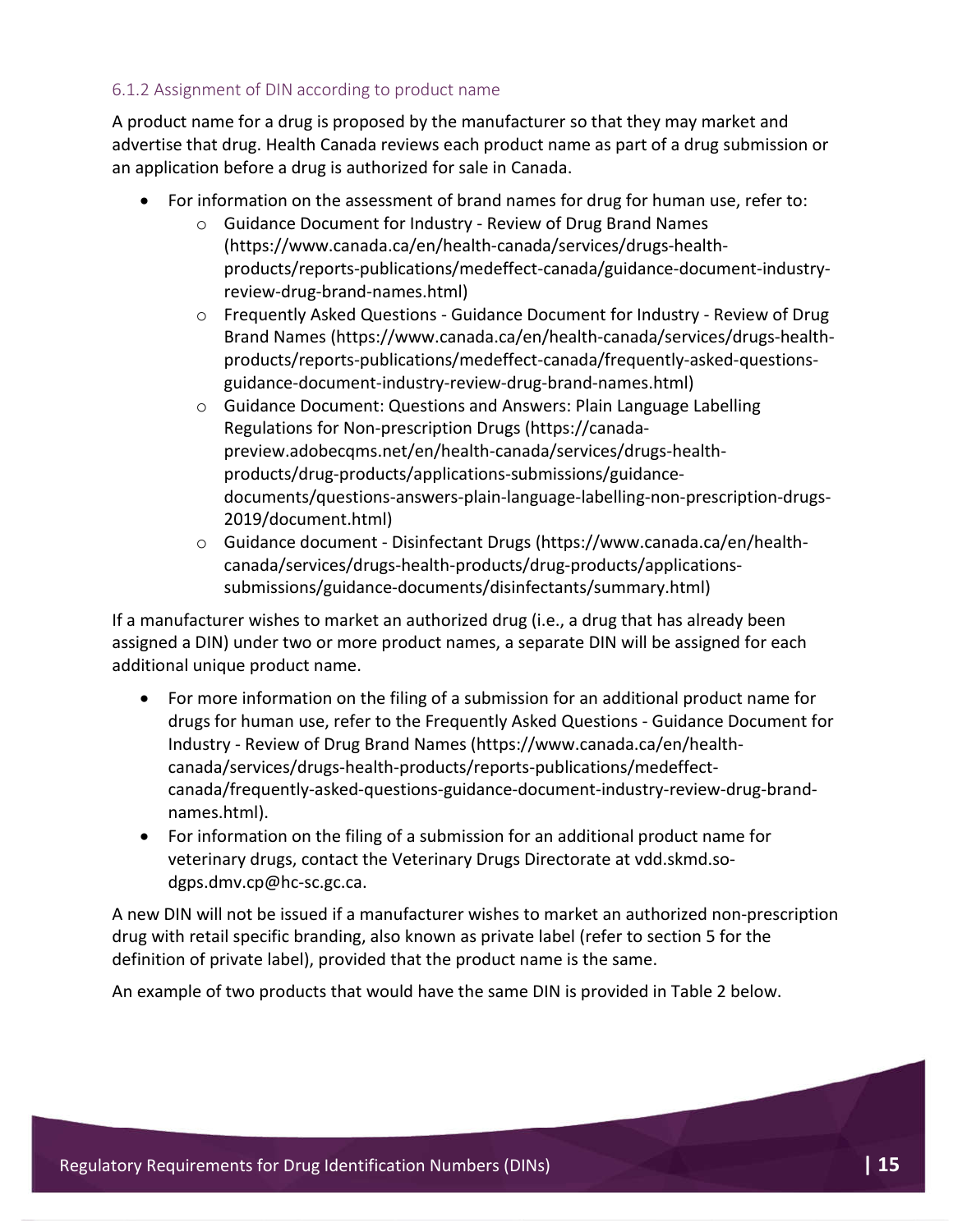| <b>DIN</b>               | 77777777     | 77777777     |
|--------------------------|--------------|--------------|
| <b>Product Name</b>      | Omeprazole   | Omeprazole   |
| <b>Manufacturer Name</b> | Drug Company | Drug Company |
| Retailer                 | Drug Store1  | Drug Store2  |

#### **Table 2 Assignment of DINs for two drugs that have different retail branding**

Changes to an authorized label to include or modify retail specific branding elements (e.g., graphics, colour, and font, etc.) require a review and authorization by Health Canada before they can be introduced on the market. As a result, an Office of Submissions and Intellectual Property (OSIP) Notification will no longer be accepted for private labels.

 For information on how to submit additional labels for an authorized drug nonprescription drug for human use, refer to section 5.9 of the Guidance Document: Questions and Answers: Plain Language Labelling Food and Drug Regulations for Nonprescription Drugs (https://www.canada.ca/en/health-canada/services/drugs-healthproducts/drug-products/applications-submissions/guidance-documents/guidancedocument-questions-answers-plain-language-labelling-regulations-non-prescriptiondrugs-contact-lens-disinfectants.html).

Health Canada will assign a single DIN for products of varying flavour, colour and/or fragrance, provided that all other product characteristics (including formulation, route of administration, dosage form, product name, manufacturer's name and labelling - except for the identification of the flavour, colour and/or fragrance) are identical. As discussed in section 6.1.3 of this document, separate DINs would be issued for sugar and sugar-free formulations, as well as preservative and preservative-free formulations, and in other cases where differences in formulations may result in safety issues.

The introduction of a new flavour, colour, or fragrance to an already existing product may require review. The Guidance Document - Post-Drug Identification Number (DIN) Changes (https://www.canada.ca/en/health-canada/services/drugs-health-products/drugproducts/applications-submissions/guidance-documents/post-drug-identification-numberchanges.html) should be consulted to determine what needs to be filed with Health Canada before implementing any change.

#### 6.1.3 Issuance of multiple DINs to address safety issues

To support Health Canada's ongoing effort to prevent potentially serious medication errors, Health Canada may issue separate DINs for the same concentration but different dose volumes under specific conditions, such as where the entire package represents one dose. This may apply to, but is not limited to, pre-filled pens, auto-injectors of differing dose volumes and pharmacy bulks.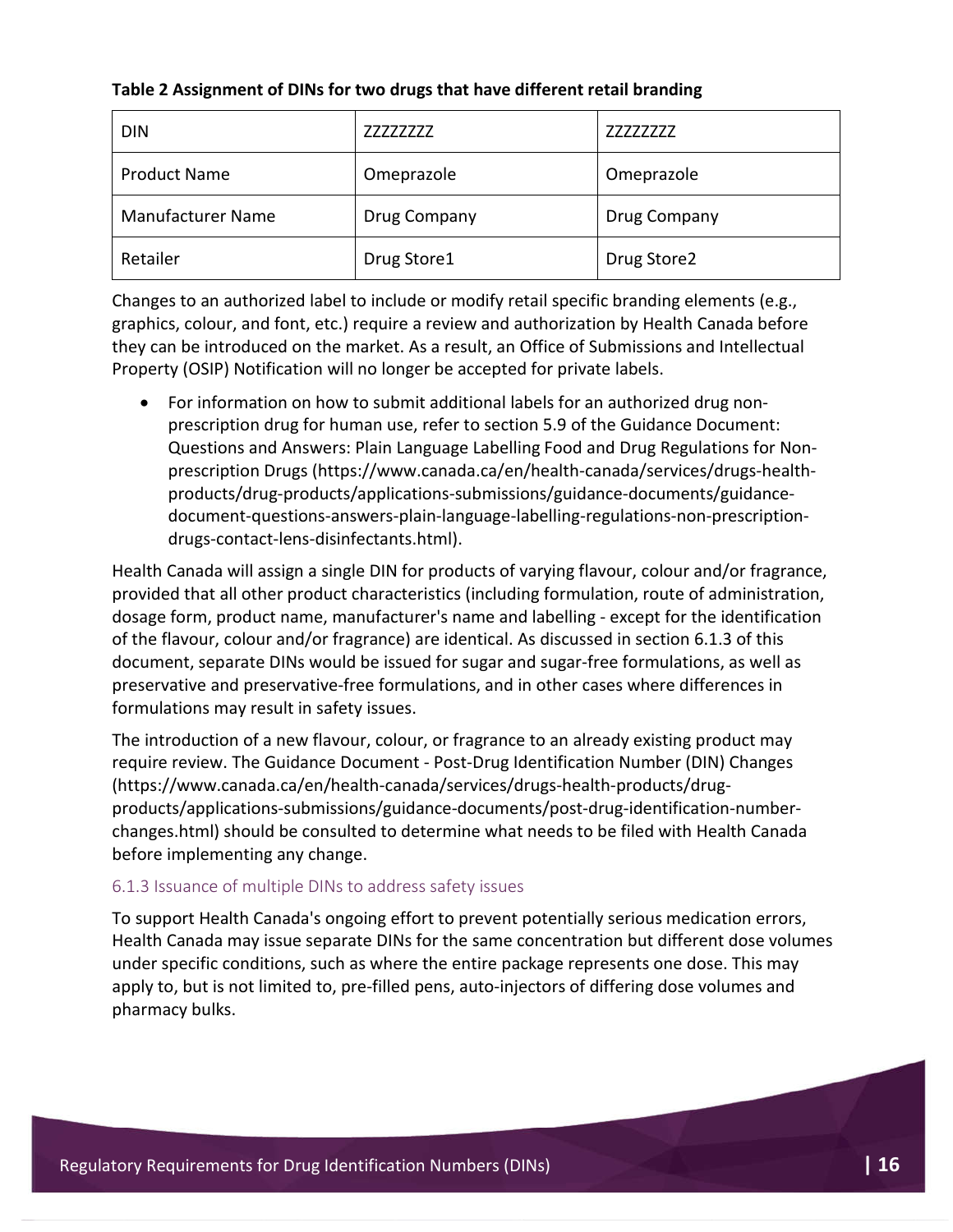Authorized New Drug Submissions (NDS) and DIN Applications (DINA) involving unit dose prefilled syringes of the same concentration but offered in syringes of different total volumes will result in the issuance of separate DINs for each of the available total volumes. For example, a product with a strength of 10mg/ml that comes in a unit dose of 1ml in a pre-filled syringe and also a unit dose of 2ml would be assigned two DINs. Health Canada will deal with already marketed drugs on a case-by-case basis.

Future refinements to this policy may be necessary as a result of experience gained.

#### 6.2 Drug statuses and the Drug Product Database

Once the DIN or the DIN and NOC are issued to the manufacturer, Health Canada publishes information associated with the drug, including the DIN and the status of the drug on the Drug Product Database (DPD). The status of a drug in the DPD is indicative of the availability of the drug on the Canadian market. The manufacturer is required by the Food and Drug Regulations to inform Health Canada of a change in the status of a drug.

Pursuant to sections C.01.014.9 to C.01.014.10 of the Regulations Amending the Food and Drug Regulations (Shortages of Drugs and Discontinuation of Sale of Drugs), some drug authorization holders are required to publicly report drug shortages and discontinuations to the following website: DrugShortagesCanada.ca. For additional information on how to report drug shortages and discontinuation to the website, please consult the Guide to reporting drug shortages and discontinuations (https://www.canada.ca/en/public-health/services/publications/drugshealthproducts/reporting-drug-shortages-discontinuations.html).

Figure 1 displays the different statuses that may be assigned to a drug in the DPD. It shows the general order from left to right of how the drug status may change over time.

#### **Figure 1: Possible statuses in general chronological order that may be associated with a drug and that may appear in the DPD**



Description of Figure 1: Possible statuses in chronological order that may be associated with a drug and that may appear in the Online DPD

Figure 1 displays 5 statuses in chronological order. From left to right: Approved, Cancelled (Pre-Market), Marketed, Dormant, and Discontinued (Post-Market). The statuses Cancelled (Safety Issue) and Cancelled (Unreturned Annual) appear over the top of the chronology to indicate that either of these two events may occur at any time after a DIN has been issued.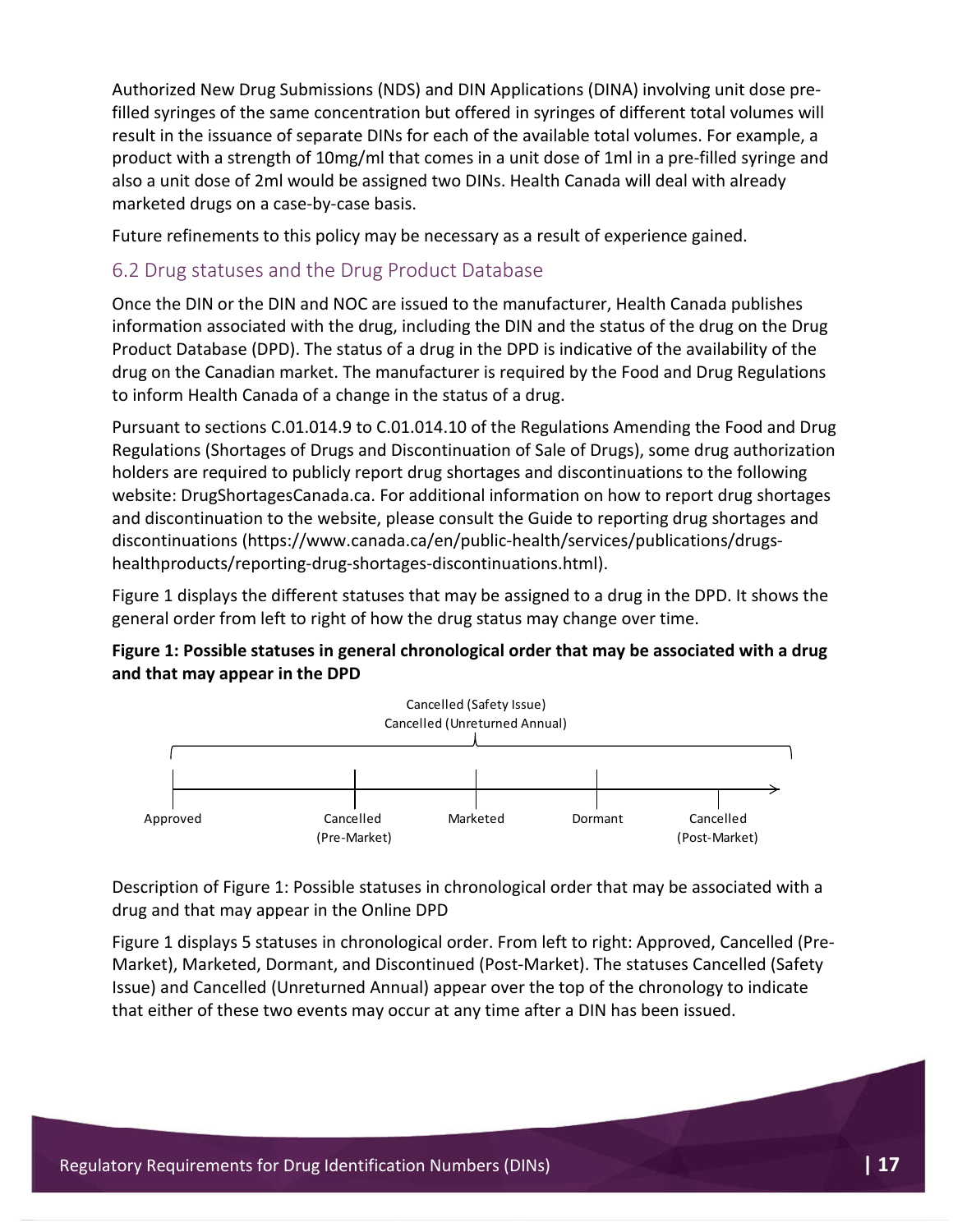The description of each status is summarized below:

- **Approved**: refers to an active DIN that has been reviewed and authorized for sale in Canada but has not yet been marketed in Canada.
- **Cancelled Pre-Market**: refers to a DIN that is cancelled before it was ever marketed in Canada. The DIN is no longer considered active.
- **Marketed**: refers to an active DIN that is currently being sold in Canada.
- **Restricted Access**: refers to an active DIN where the sale of the corresponding drug product is restricted to federal, provincial and territorial, and municipal government(s), pursuant to C.08.002.02 of the Regulations.
- **Dormant**: refers to an active DIN that was previously marketed in Canada but for which there have been no sales for a period of at least 12 consecutive months. The drug is still authorized for sale in Canada and could be marketed again.
- **Cancelled Post-Market**: refers to a DIN that is cancelled further to the discontinuation of the sale by the manufacturer pursuant to Section C.01.014.6 (1) (a) of the Regulations. The DIN is no longer considered active.
- **Cancelled (Safety Issue):** refers to a DIN that is cancelled under the following paragraphs of the Food and Drug Regulations. In all cases, the DIN is no longer considered active.
	- $\circ$  paragraph C.01.014.6 (2) (b) of the Food and Drug Regulations due to failure to provide evidence regarding the safety and effectiveness of a drug, under section C.01.013 of the Food and Drug Regulations
	- $\circ$  paragraph C.01.014.6 (2) (c) of the Food and Drug Regulations following the suspension of a Notice of Compliance under section C.08.006
	- $\circ$  paragraph C.01.014.6 (3) (a) of the Food and Drug Regulations following the failure to comply with the order issued under section 21.31 of the Food and Drugs Act to conduct an assessment and provide the results
	- $\circ$  paragraph C.01.014.6 (3) (b) of the Food and Drug Regulations following the examination of the results of an assessment provided in response to an order issued under section 21.31 of the Food and Drugs Act
- **Cancelled (Unreturned Annual)**: refers to a DIN that is cancelled due to failure to provide the Annual Drug Notification Form pursuant to paragraph C.01.014.6 (2) (a) of the Food and Drug Regulations. The DIN is no longer considered active.

#### 6.3 Market notification

As per section C.01.014.3 of the Food and Drug Regulations, the manufacturer has the obligation to notify Health Canada when they first sell a drug that has been issued a DIN. A manufacturer must return a completed DNF to Health Canada within 30 days of first selling the drug. The DNF must be filled out, signed, and dated. All pages of the DNF must be returned to Health Canada.

If a manufacturer has been issued a revised DNF (refer to section 6.1.1.2 for more information on revised DNF), they must notify Health Canada when they begin to market the drug with the authorized change. A manufacturer must return a completed DNF to Health Canada within 30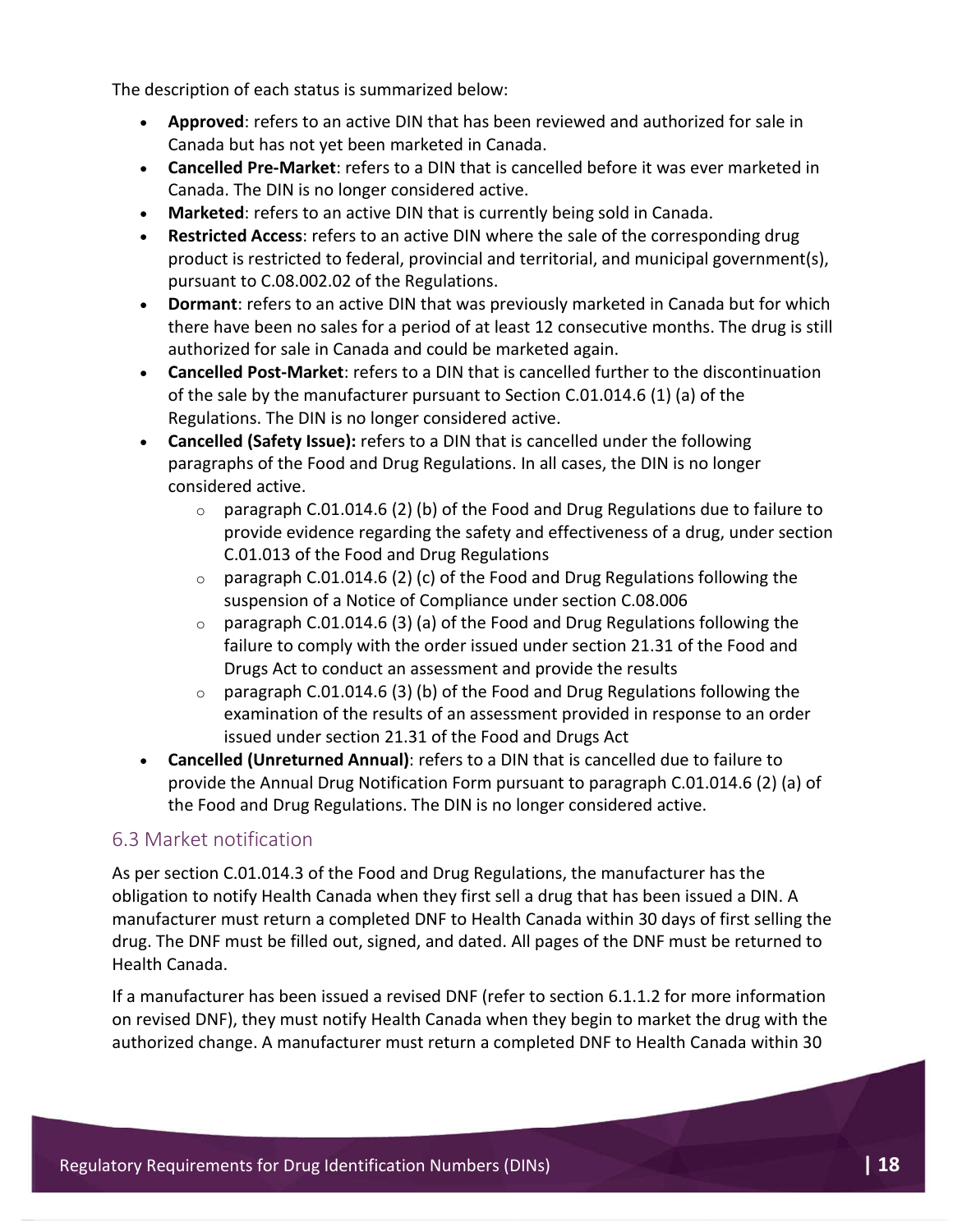days of selling the drug with new changes. The DNF must be filled out, signed, and dated. All pages of the DNF must be returned to Health Canada. Note that a market notification should not be submitted for the introduction of a new packaging size or new label design unless a new DNF has been issued for this change (see Table 1 in section 6.1.1.2.).

#### 6.3.1 Completing the market notification

A market notification consists of:

- a cover letter
- a completed and signed DNF
- labelling material, when applicable (see Table 3)

The DPD will only be updated to show the status as Marketed or Restricted Access when a market notification is received and deemed accurate and complete.

The sections below outline for the manufacturer:

- how to accurately complete the DNF
- under which circumstances labelling material should be submitted

#### 6.3.1.1 Part I of the Drug Notification Form

Part I of the DNF shows information currently contained in the DPD. It is the responsibility of the manufacturer to verify the information on the DNF when it is received. If any inconsistency is found in the contact information (i.e., mailing address, contact, telephone number, fax number, email address) for the DIN holder; agent; or, listed importer(s), the manufacturer should contact the Client Information Unit by email at client.information@hc-sc.gc.ca for instructions on how to file updates to company contact information.

Changes to the company name of the DIN holder; brand name; dosage form; route of administration; active ingredient(s); strength(s); and species (for veterinary drugs only) cannot be made on the DNF. Instead, the manufacturer must file a new application or submission.

#### 6.3.1.2 Part II of the Drug Notification Form

Part II of the DNF contains information provided by the manufacturer as part of the market notification.

The following information must be provided in Part II:

- Date the drug was first sold in Canada following:
	- o the initial authorization; or
	- o the authorization of a change and for which a revised DNF was issued; or
	- $\circ$  its reintroduction on the market (also known as date sales resumed) after a period of at least 12 consecutive months of no sales and for which a 12 months without sale notification was submitted to Health Canada.
- Authorized official (title, signature):
	- $\circ$  Any person designated by the manufacturer to act on behalf of the manufacturer
- Date the DNF was completed and signed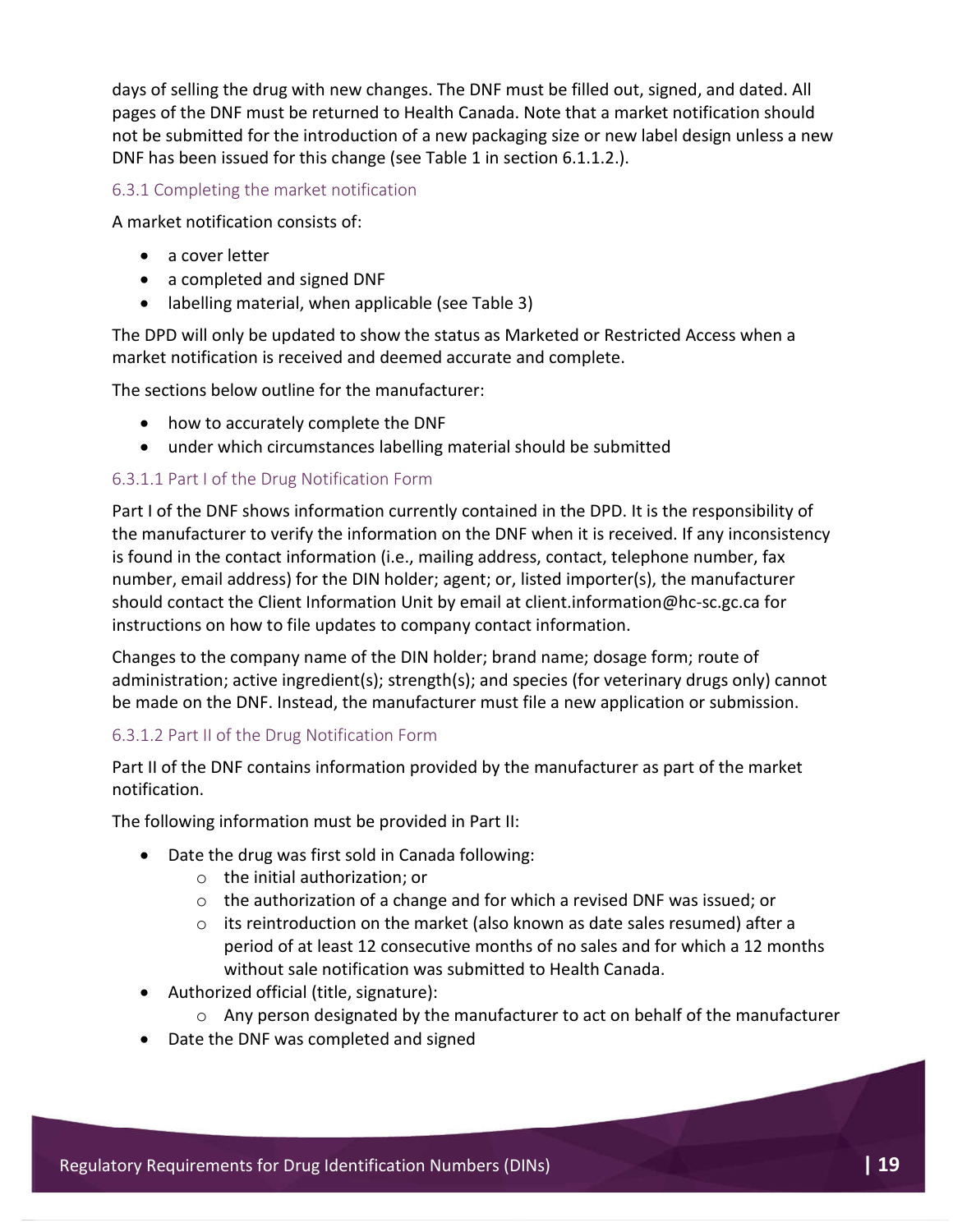#### 6.3.1.3 Providing labels with market notification

Under certain circumstances, labelling material is required as part of the market notification.

In 2014, the publication of the Regulations Amending to the Food and Drug Regulations (Labelling, Packaging and Brand Names of Drugs for Human Use) (Plain Language Labelling Regulations) repealed the requirements in the Food and Drug Regulations to submit copies of marketed labels after a drug is available for sale.

As a result, to determine if a copy of the marketed labels should be submitted with a market notification for a drug, as per the Plain Language Labelling Food and Drug Regulations, refer to Table 3.

|                                                                                                            | Date that the regulatory activity (e.g. NDS, DINA) containing<br>labels was filed and authorized by Health Canada |                                                     |                              |  |
|------------------------------------------------------------------------------------------------------------|-------------------------------------------------------------------------------------------------------------------|-----------------------------------------------------|------------------------------|--|
| <b>Drug Type</b>                                                                                           | Filed before<br>June 13, 2015                                                                                     | Filed between<br>June 13, 2015 and June 13,<br>2017 | Filed after<br>June 13, 2017 |  |
| Prescription                                                                                               | Yes                                                                                                               | No                                                  | No                           |  |
| <b>Administered or</b><br>obtained through a<br>health care professional<br>(includes ethical<br>products) | Yes                                                                                                               | No.                                                 | <b>No</b>                    |  |
| <b>Non-Prescription</b>                                                                                    | Yes                                                                                                               | Yes                                                 | <b>No</b>                    |  |
| <b>Disinfectant</b>                                                                                        | Yes                                                                                                               | <b>Yes</b>                                          | Yes                          |  |
| <b>Veterinary (Prescription</b><br>and Non-Prescription)                                                   | Yes                                                                                                               | No                                                  | No                           |  |

| Table 3: When to provide marketed labels for a market notification |  |
|--------------------------------------------------------------------|--|
|--------------------------------------------------------------------|--|

Note that when filing a market notification following the reissuance of a DIN, marketed labels are not required.

#### 6.4 Twelve months without sale notification - dormant status

After a drug has been marketed, it is possible that there may be periods where the manufacturer has not sold the drug. If any of these periods reaches 12 consecutive months, the manufacturer is obligated under section C.01.014.71 and subparagraph C.01.014.5 (1) (a) (ii) of Food and Drug Regulations to report the period of no sales to Health Canada. The timing of reporting a period of 12 months without a sale is outlined below in sections 6.4.1 and 6.4.2.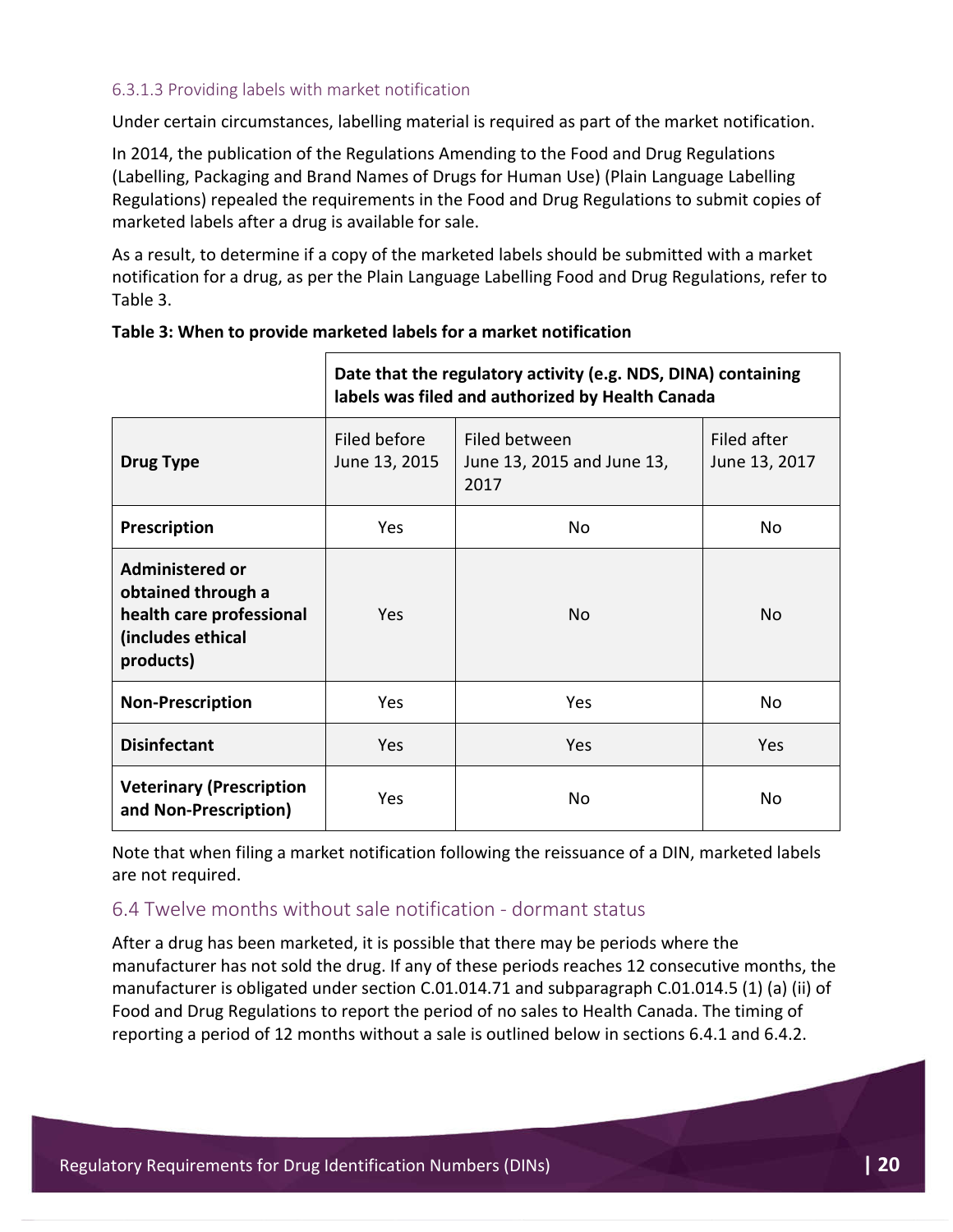After a complete notification is received and processed, Health Canada updates the status of the drug in the DPD to Dormant. No confirmation email is sent following the processing of the notification. The manufacturer can confirm the status change by consulting the DPD. A drug that is deemed Dormant is still authorized for sale in Canada.

A manufacturer is required to report when 12 months have elapsed without a sale of its drug to Health Canada when the following conditions are met:

- the drug has received an NOC and/or a DIN;
- the drug has been marketed; and
- the drug has not been sold on the Canadian market for a period of 12 consecutive months.

In the case of a drug with no sales due to low market demand (e.g. small patient populations) the manufacturer is still required to report the DIN as Dormant as per section C.01.014.71 and subparagraph C.01.014.5(1) (a) (ii) of the Food and Drug Regulations. If the manufacturer would like to request that the status of its dormant product remains listed as marketed in the DPD, they may provide a rationale indicating that the following conditions are met:

- the manufacturer maintains an inventory of the drug; and
- the drug is still available for purchase on the Canadian market (available for immediate use via retail pharmacies and hospitals [i.e., the drug is physically on pharmacy shelves]).

In such circumstances, Health Canada may choose to keep the status of the DIN as marketed in the DPD in order to avoid unintended impact on treatment plans. If the manufacturer no longer meets one or both of above noted conditions, it should be reported to Health Canada. If there are some sales, there is no obligation to notify under section C.01.014.71 or subparagraph C.01.014.5(1) (a) (ii) of the Food and Drug Regulations.

#### 6.4.1 Reporting 12 months without sale within 30 days

Manufacturers of all drugs are encouraged to report 12 months without sale within 30 days as this will allow Health Canada as well as patients, health care practitioners, and other health care stakeholders to have a clear and up to date picture of which drugs are available on the Canadian market.

However, manufacturers of the following drug types for human use are required under section C.01.014.71 of the Food and Drug Regulations to submit a notification to Health Canada within 30 calendar days after a period of 12 consecutive months that a drug has not been sold on the Canadian market by the manufacturer:

- drugs included in Schedules I, II, III, IV or V to the Controlled Drugs and Substances Act
- Prescription drugs (https://www.canada.ca/en/health-canada/services/drugs-healthproducts/drug-products/prescription-drug-list/list.html)
- drugs listed in Schedules D and C to the Act (http://laws.justice.gc.ca/eng/acts/F-27/)
- drugs that may be sold without a prescription, but are administered only under a practitioner's supervision (e.g., hemodialysis solutions, pre-filled syringes with epinephrine for severe allergic reactions, magnetic resonance imaging (MRI) contrast agents, insulins and vaccines).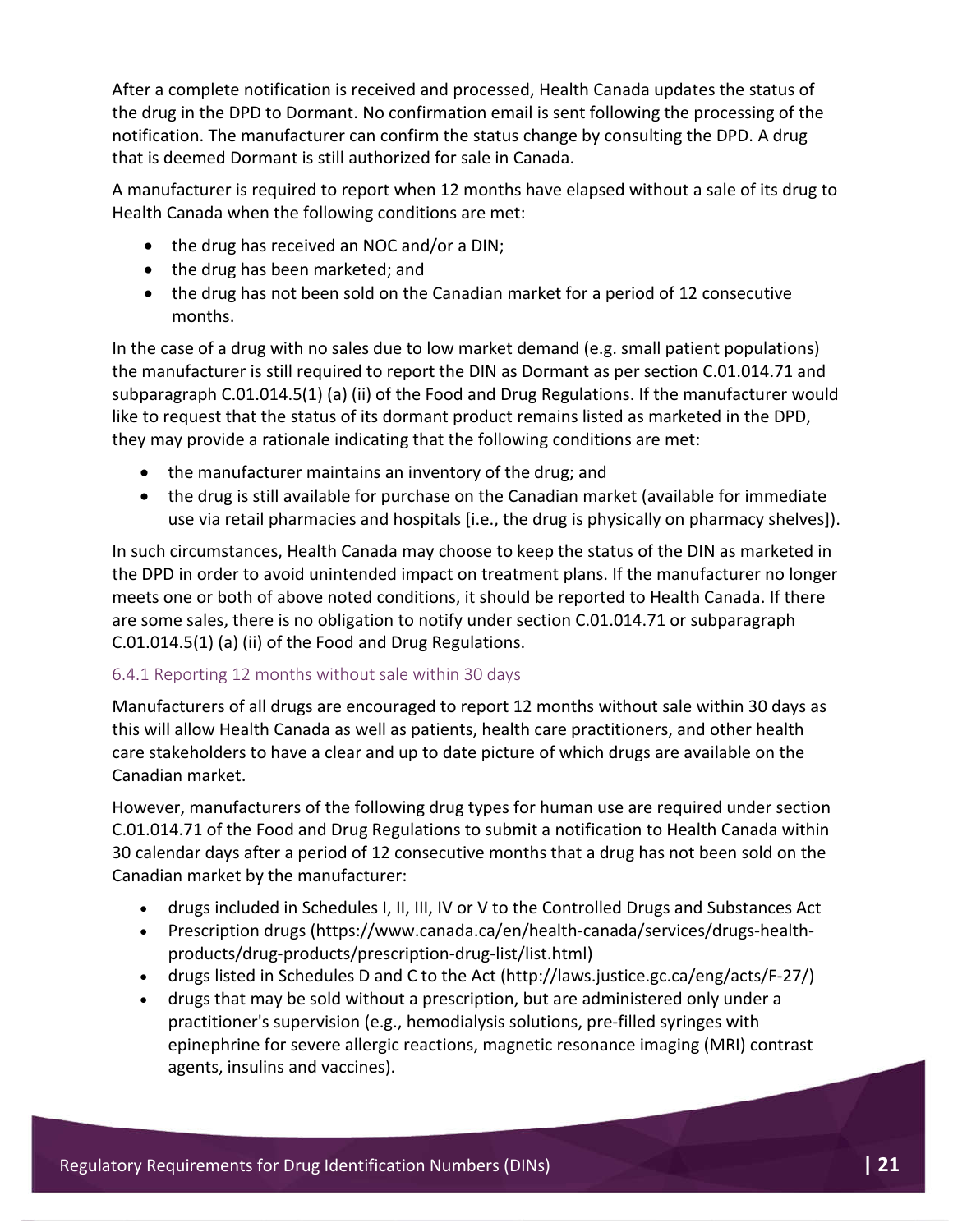The 12 months without sale notification from the manufacturer must be sent in writing on company letterhead. It should clearly identify either the date the product was last sold or the last day of the 12-month period without sale. It should be sent electronically as per section 6.10 below.

The DPD will be only updated to show the status as Dormant when a 12 months without sale notification is received and deemed accurate and complete.

#### 6.4.2 Reporting 12 months without sale for all drugs on the Annual Drug Notification form

For all marketed drugs, which have been issued a DIN under subsection C.01.014.2 (1) of the Food and Drug Regulations, the manufacturer must indicate, on the Annual Drug Notification Form (ADNF), whether the drug is dormant at the time of filing.

Instructions on how to complete and return the ADNF are included with the ADNF package sent to the manufacturer in June of each year by Health Canada.

Once the ADNF is received by Health Canada, the status of the drug will be updated in the DPD to Dormant. The signature date of the ADNF will be used to determine the date of the Dormant status, if no other date has been provided.

#### 6.4.3 Recommencing sale after being dormant

If the manufacturer restarts the sale of a drug that was previously reported as Dormant, the manufacturer must return, within 30 days after re-starting sale of the drug, a signed and dated DNF. The date that the sale was restarted should be listed on the DNF. The manufacturer should not use the date that the drug was initially marketed. Marketed labels for a drug that is marketed after a period of dormancy are not required with the DNF.

#### 6.5 Discontinuation of sale notification

The manufacturer must submit the discontinuation of sale notification within 30 days after the sale of the drug was discontinued as per section C.01.014.7 of the Food and Drug Regulations. The date of discontinuation is when the manufacturer last sells its drug, not when it is last sold at retail. Health Canada cancels the DIN further to the receipt of the notification as per paragraph C.01.014.6 (1) (a) of the Food and Drug Regulations. The manufacturer remains subject to several obligations for its drug distributed prior to the cancellation of the DIN until the expiration of the last lot distributed or the longest time period referred to in the Food and Drug Regulations. Refer to section 6.7 for more information on required activities following the cancellation of DIN.

The discontinuation of sale notification from the manufacturer must be sent in writing on company letterhead, and should contain the following information: the DIN of the product, the date of discontinuation, and, if the product was previously marketed, the lot and expiry date of the last lot distributed in Canada. The DPD will only be updated to show the status as Cancelled when a discontinuation of sale notification is received and deemed accurate and complete. The discontinuation date provided in the letter will be added to the DPD. If the discontinuation date is not included in the letter, the date of the letter will be used.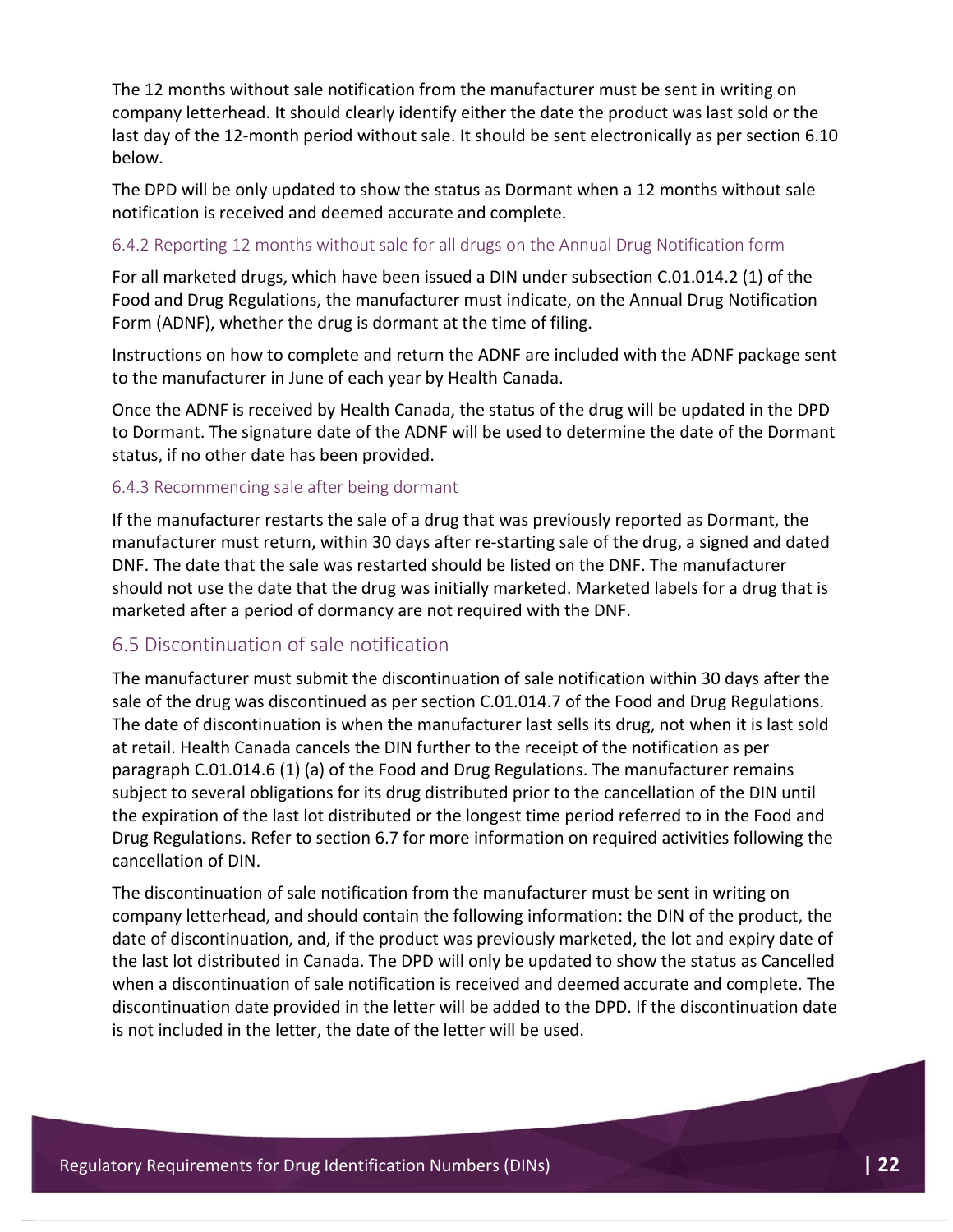- $\bullet$  if the drug has never been marketed (i.e., Approved status in the DPD), the status of the drug will be updated on the DPD to Cancelled (Pre-Market).
- if the drug was marketed or previously marketed (e.g., Marketed or Dormant status in the DPD), the status of the drug on the DPD will be updated to Cancelled (Post-Market). The expiry date of the last lot distributed in Canada, the lot number, and the date of discontinuation of sale of the product must be provided by the manufacturer and will be posted on the DPD. Where applicable, manufacturers should provide an explanation as to why the expiry date and/or lot number is not included in the notification.

No confirmation email is sent following the processing of the notification. The manufacturer can confirm the status change by consulting the DPD.

Drugs can only be cross-referenced to other already authorized drugs if their DINs are not cancelled. In addition, for drugs that have entered into a licensing agreement under the administrative pathway, following the cancellation of a DIN by a licensor, associated licensees should refer to section 2.5.4.1 of the Guidance Document Administrative Processing of Submissions and Applications: Human or Disinfectant Drugs

(https://www.canada.ca/en/health-canada/services/drugs-health-products/drugproducts/applications-submissions/guidance-documents/administrative-processing-humandisinfectant-drugs-2019/document.html) to understand the impact on their respective DINs.

#### 6.5.1 Discontinuing after being dormant

After notifying Health Canada of the 12-month period without a sale, a manufacturer may decide that they will not resume marketing of the drug on the Canadian market. When the manufacturer has not actively sold its drug (i.e. they have stopped selling its drug but have not yet made the decision to stop sales permanently) and then decides to discontinue its sale, the discontinuation date is the date on which they make the decision to discontinue its sale. In the case where a DIN has been listed as Dormant, the date of discontinuation should fall on a day after the date the DIN was reported to be dormant.

#### 6.6 DIN cancellation

There are many reasons that Health Canada can initiate the cancellation of a DIN. These reasons are outlined in section C.01.014.6 of the Food and Drug Regulations.

#### 6.6.1 Cancellation due to safety issue

#### 6.6.1.1 Cancellation due to concerns regarding safety and efficacy - C.01.014.6 (2) (b) of the Food and Drug Regulations

The cancellation of the DIN may be initiated by Health Canada when a manufacturer fails to provide Health Canada with sufficient evidence regarding the safety and efficacy of the drug for its recommended use.

Following the determination that a DIN cancellation is warranted, Health Canada will subsequently update the status of the drug on the DPD to Cancelled (Safety Issue).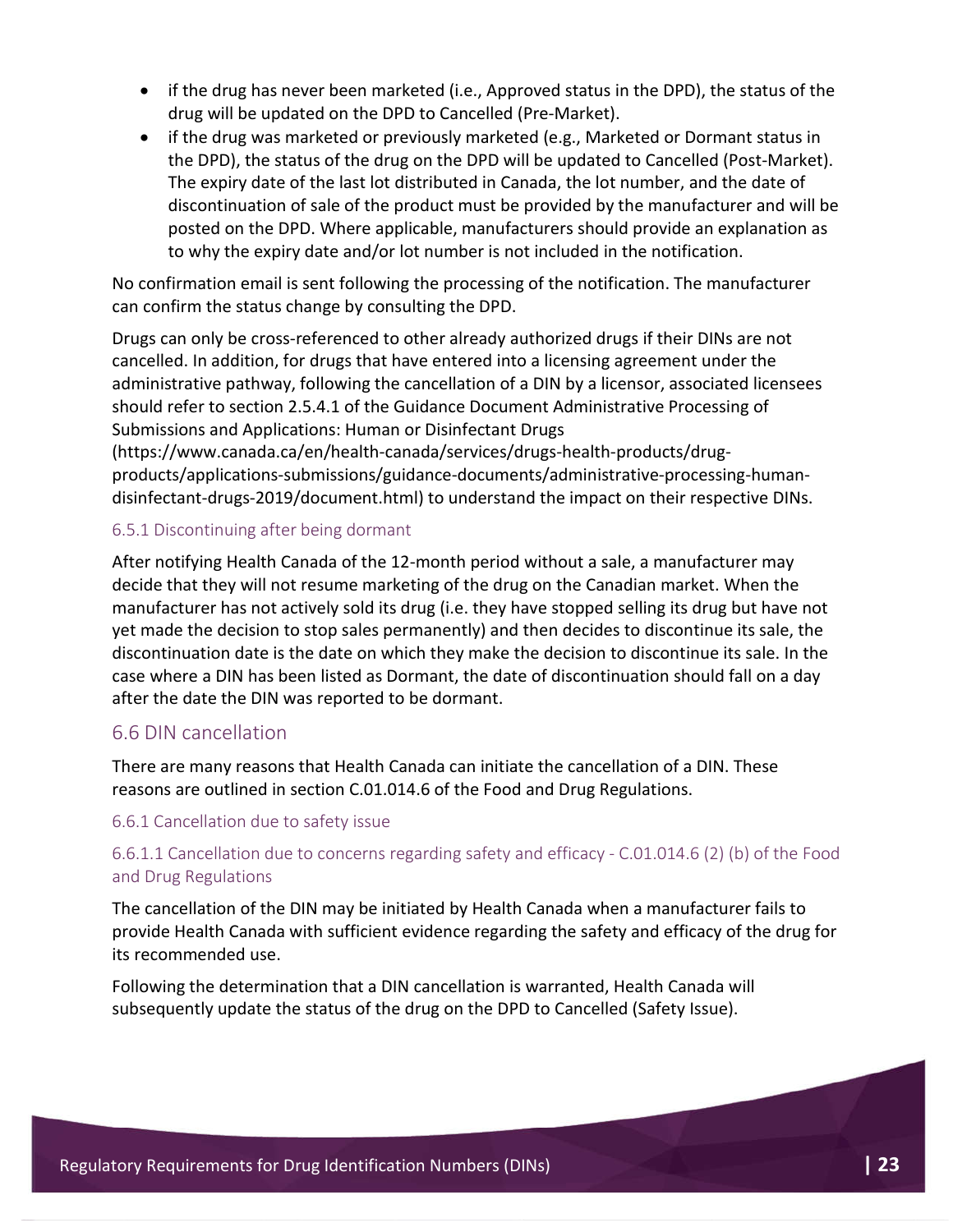#### 6.6.1.2 Cancellation following the suspension of a Notice of Compliance - C.01.014.6 (2) (c) of the Food and Drug Regulations

As outlined by paragraph C.08.002 (1) (c) of the Food and Drug Regulations, no person can market a drug with a suspended NOC. This prohibition on sale applies to the manufacturers and to all other parties such as wholesalers, retailers, pharmacists and medical practitioners and is effective on the date the NOC is suspended.

Following the suspension of the NOC, Health Canada may cancel the DIN in accordance with paragraph C.01.014.6 (2) (c) of the Food and Drug Regulations.

Further to the decision to cancel the DIN, Health Canada will subsequently update the status of the drug on the DPD to Cancelled (Safety Issue). The NOC Database will be updated to indicate that the NOC has been suspended.

#### 6.6.1.3 Cancellation following the failure to comply with the order to conduct an assessment and provide the results - C.01.014.6 (3) (a) of the Food and Drug Regulations

To enable Health Canada to regulate a drug more efficiently and effectively, Health Canada has the authority to order the manufacturer to conduct assessments, compile information, conduct tests or studies or monitoring of experience in respect of the drug and provide Health Canada with the results under section 21.31 of the Food and Drugs Act.

 For more information on Health Canada's authority to require assessments under section 21.31 of the Food and Drugs Act and authority to require test, studies, etc., refer to the following: Amendments to the Food and Drugs Act: Guide to New Authorities (power to require and disclose information, power to order a label change and power to order a recall) (https://www.canada.ca/en/health-canada/services/drugs-healthproducts/legislation-guidelines/amendments-food-drugs-act-guide-new-authoritiespower-require-disclose-information-power-order-label-change-power-orderrecall.html).

If the manufacturer fails to comply with the order under section 21.31 of the Food and Drugs Act to provide the requested information, Health Canada may cancel the DIN in accordance with paragraph C.01.014.6 (3) (a) of the Food and Drug Regulations.

Further to the decision to cancel the DIN, Health Canada will subsequently update the status of the drug on the DPD to Cancelled (Safety Issue).

#### 6.6.1.4 Cancellation following the examination of the results of an assessment – C.01.014.6 (3) (b) of the Food and Drugs Regulations

If following the assessment of the information provided in response to an order under section 21.31 of the Food and Drugs Act (as described in section 6.6.1.3), it is determined that the risks to injury or health outweigh the benefits, Health Canada may cancel the DIN in accordance with paragraph C.01.014.6 (3) (b) of the Food and Drug Regulations.

Further to the decision to cancel the DIN, Health Canada will subsequently update the status of the drug on the DPD to Cancelled (Safety Issue).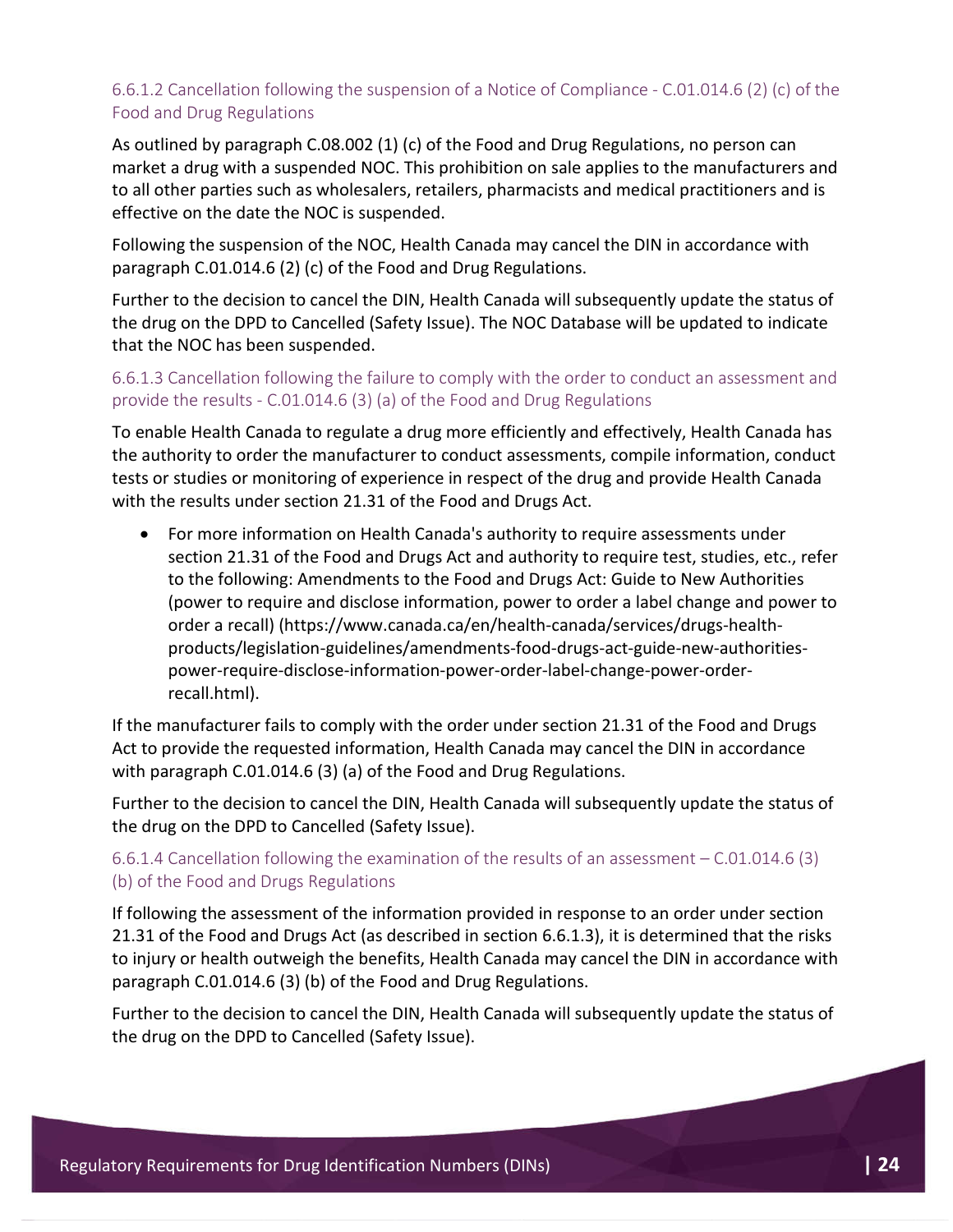#### 6.6.2 Cancellation due to failure to provide annual drug notification - C.01.014.6 (2) (a) of the Food and Drug Regulations

Every year manufacturers must provide a signed copy of their ADNF to Health Canada. The Annual Drug Notification Form (ADNF) serves as an attestation that all the information previously provided by the manufacturer with respect to the drug is correct, and provides any related updates to Health Canada.

Each year before the  $1<sup>st</sup>$  day of October, Health Canada will contact all manufacturers who have failed to return a signed copy of their ADNF to remind them of their regulatory obligations.

If, by the  $1<sup>st</sup>$  of October, the ADNF has not been received by Health Canada, as per section C.01.014.5 of the Food and Drug Regulations, Health Canada may initiate the cancellation of the DIN(s). A written final notice will be provided to the manufacturer to inform them that their DIN(s) will be cancelled in accordance with paragraph C.01.014.6 (2) (a) of the Food and Drug Regulations and that they can no longer market the drug as per C.01.014 (1) of the Food and Drug Regulations.

Health Canada will subsequently update the status of the drug on the DPD to Cancelled (Unreturned Annual).

#### 6.6.3 Cancellation as product is not a drug - C.01.014.6 (1) (c) of the Food and Drug Regulations

The cancellation of the DIN is initiated by Health Canada when it is determined that the product is not a drug under the Food and Drug Regulations.

In this situation, Health Canada will explain to the manufacturer in writing that the product is being reclassified and will no longer be regulated as a drug under the Food and Drug Regulations.

Health Canada will provide the manufacturer with the date on which the drug status will be changed and the DIN(s) cancelled. If applicable, information will be provided on the relevant regulations the product will be subject to in order for the product to be marketed in Canada.

Following the reclassification of the product, Health Canada will cancel the DIN and remove the product from the DPD.

#### 6.7 Required activities following the cancellation of a Drug Identification Number

When a DIN is cancelled under section C.01.014.6 of the Food and Drug Regulations, no further sales may be made by the manufacturer since C.01.014 (1) of the Food and Drug Regulations prohibits a manufacturer from marketing a drug without a DIN.

To not create undue burden on industry, Health Canada may allow other parties in the downstream chain of distribution such as wholesalers, retailers, pharmacists and medical practitioners to continue to market or distribute the remaining drug after the DIN is cancelled, if:

- the expiry date of the lot has not passed; and
- the cancellation of the DIN was not due to health or safety reasons.

If the DIN is cancelled, the drug can no longer be commercially imported into Canada.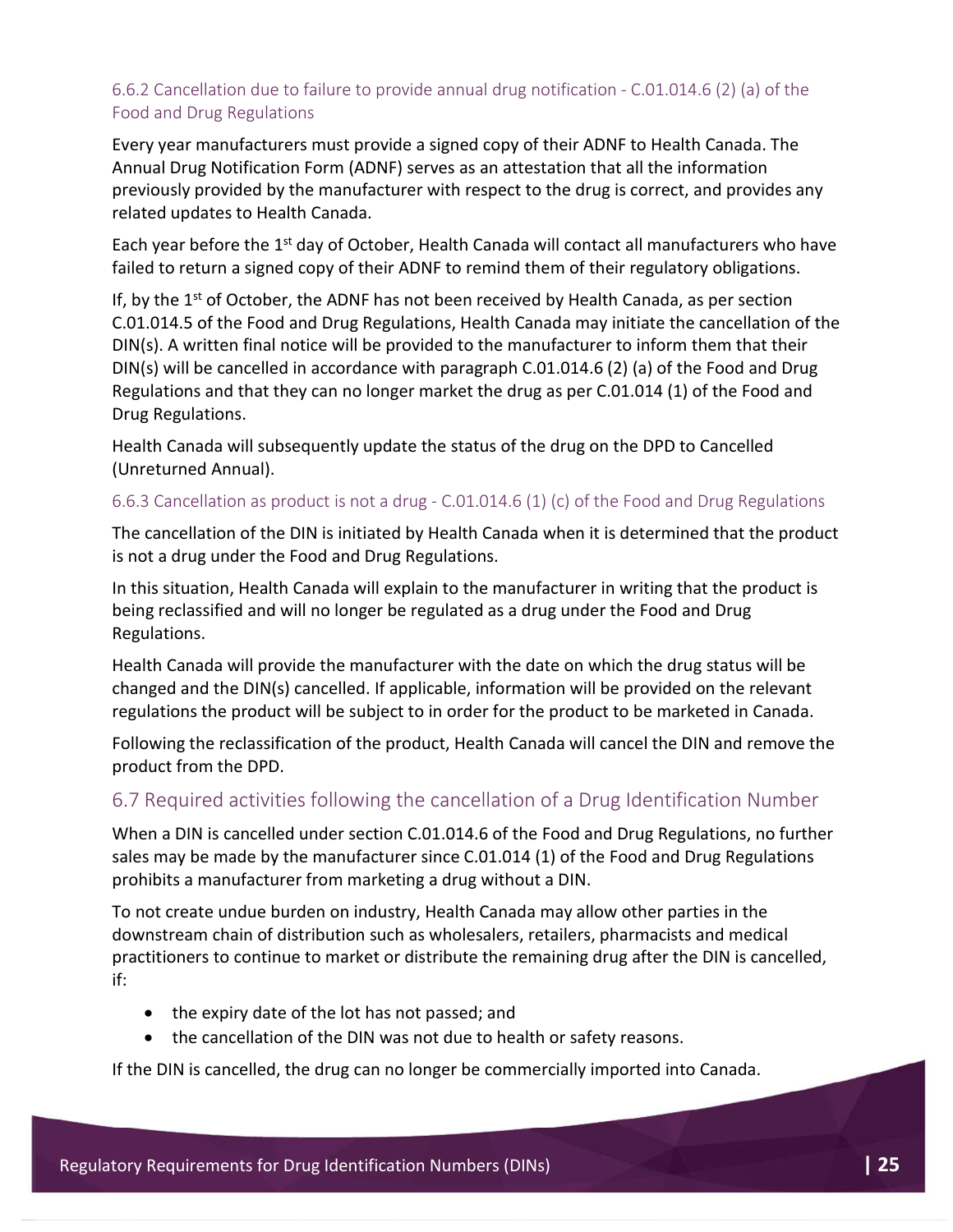If Health Canada becomes aware of any risk or non-compliance with respect to a drug with a cancelled DIN, Health Canada will take appropriate actions to mitigate the risk in accordance with the Compliance and Enforcement Policy (POL-0001).

The following scenarios are provided to illustrate some of the required activities that should be undertaken by a manufacturer following a DIN cancellation. Manufacturers should consult the regulations for the full details on their obligations.

#### **Scenario 1: Safety updates to product monograph**

Even if the DIN has been cancelled, the manufacturer should continue to file the appropriate submission(s) in order to incorporate additions or other changes to the Product Monograph related to safety (particularly with respect to contraindications, warnings and precautions, or adverse reactions) that may be necessary, as a result of newly available information, until all the lots of the drug that exist on the market have expired.

#### **Scenario 2: Adverse reaction reporting**

The requirements for manufacturers to maintain records of adverse drug reactions as per section C.01.020 of the Food and Drug Regulations, and for wholesalers and distributors to keep records as per section C.02.022 of the Food and Drug Regulations are still applicable after the DIN has been cancelled. Although the manufacturer is not obliged to report any new cases of adverse reactions received following the drug discontinuation, Health Canada strongly encourages the reporting of all serious adverse reactions and may request the provision of this information. Additional information on these reporting requirements for drugs for human use can be found in the Reporting Adverse Reactions to Marketed Health Products - Guidance Document for Industry (https://www.canada.ca/en/health-canada/services/drugs-healthproducts/reports-publications/medeffect-canada/reporting-adverse-reactions-marketedhealth-products-guidance-industry.html).

#### **Scenario 3: Sale, record keeping and reporting**

A manufacturer discontinues the sale of a drug on February 28<sup>th</sup> and informs Health Canada on the same day. Health Canada cancels the DIN. However, the drug is currently on the market and the expiry date of the last lot is December 30<sup>th</sup>.

Wholesalers, retailers, pharmacists and medical practitioners may continue to market or distribute the drug until December 30<sup>th</sup>, if there were lots of the drug which were already in their possession before the DIN was cancelled. However, an importer cannot continue to import a drug with a cancelled DIN for commercial use.

The wholesalers, distributors and importers are still responsible for all the record keeping requirements of the Food and Drug Regulations, including C.02.022 of the Food and Drug Regulations, for all the lots of the drug that existed on the market, including the ones after the DIN was cancelled (i.e., between February 28<sup>th</sup> and December 30<sup>th</sup>). Under section C.02.022 of the Food and Drug Regulations, records shall be retained for 1 year after the expiration date of the last lot unless the establishment license specifies some other period.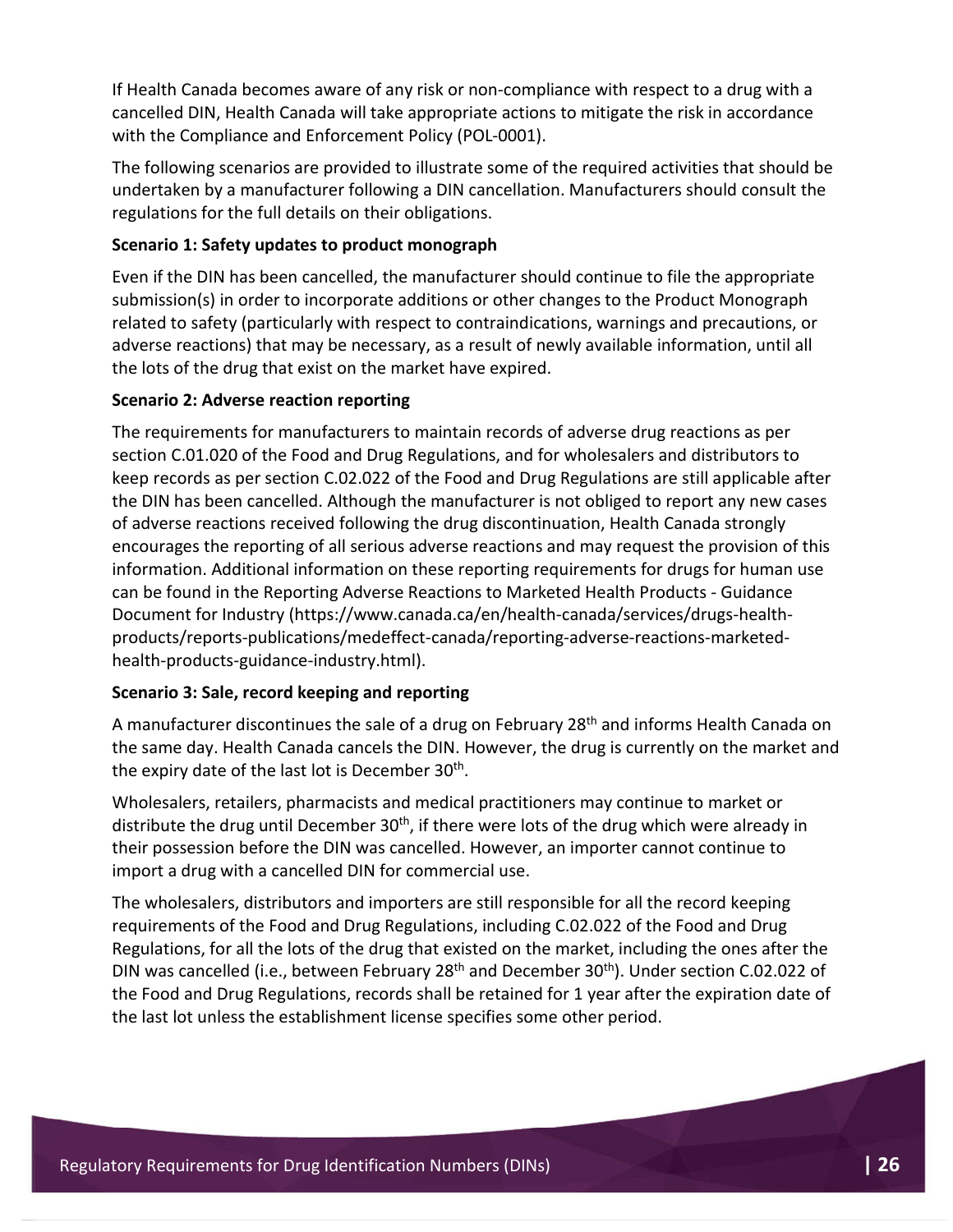#### **Scenario 4: Labelling update**

In the case where a manufacturer cancels a DIN associated with a particular strength of a drug (e.g., Drug X, 10 mg) while marketing the DINs associated with other strengths of the same drug (e.g. Drug X, 20 mg, 40 mg, 80 mg), the manufacturer is required to file a submission to remove the information related to the cancelled DIN from the labelling (i.e., product monograph, package insert, prescribing information, etc.) after the expiry of all the lots of the drug available on the market.

#### 6.8 Reissuance of a DIN by Health Canada

Under specific circumstances, Health Canada may reissue the same sequence of numbers as the original DIN for the same drug after it has been cancelled.

The manufacturer must contact the DIN Issuance Unit within OSIP in order to determine the requirements for an application or submission to market the drug again. Requests should be sent to the DIN Issuance Unit within OSIP using the template in Appendix A.

The information received from the manufacturer will be forwarded to the appropriate review bureau to determine what type of submission, if any, (e.g., S(A)NDS, DIN(A)(B)(D)(F)) should be filed in order to reissue the same sequence of numbers as the original DIN associated to the drug. The applicable submission fee, if any, and review timelines will apply.

At the discretion of Health Canada, the filing of a submission may be required for the reissuance of a DIN.

The drug for which the manufacturer is seeking a DIN reissuance is subject to all current regulatory requirements, which may include filing of safety and labelling updates, as well as a look-alike sound-alike (LASA) brand name assessment. If a potential LASA issue arises, the drug for which the manufacturer is seeking a DIN reissuance may require a change to its brand name. Refer to Guidance Document for Industry - Review of Drug Brand Names (https://www.canada.ca/en/health-canada/services/drugs-health-products/reportspublications/medeffect-canada/guidance-document-industry-review-drug-brand-names.html) for more information on brand name assessments.

If the information provided by the manufacturer is acceptable, a DNF with the same sequence of number as the original DIN will be sent to the manufacturer. The status of the DIN in the DPD will be updated to Approved. The manufacturer will be required to notify Health Canada once the product is marketed as per section C.01.014.3 of the Food and Drug Regulations. Refer to section 6.3 above for more information on market notification.

#### 6.9 Commercial exportation

When a manufacturer stops the sale of a drug for consumption in Canada but continues to market and export the drug, the exportation with or without invoking section 37 of the Act will determine whether the sale of the drug is considered to be discontinued in Canada.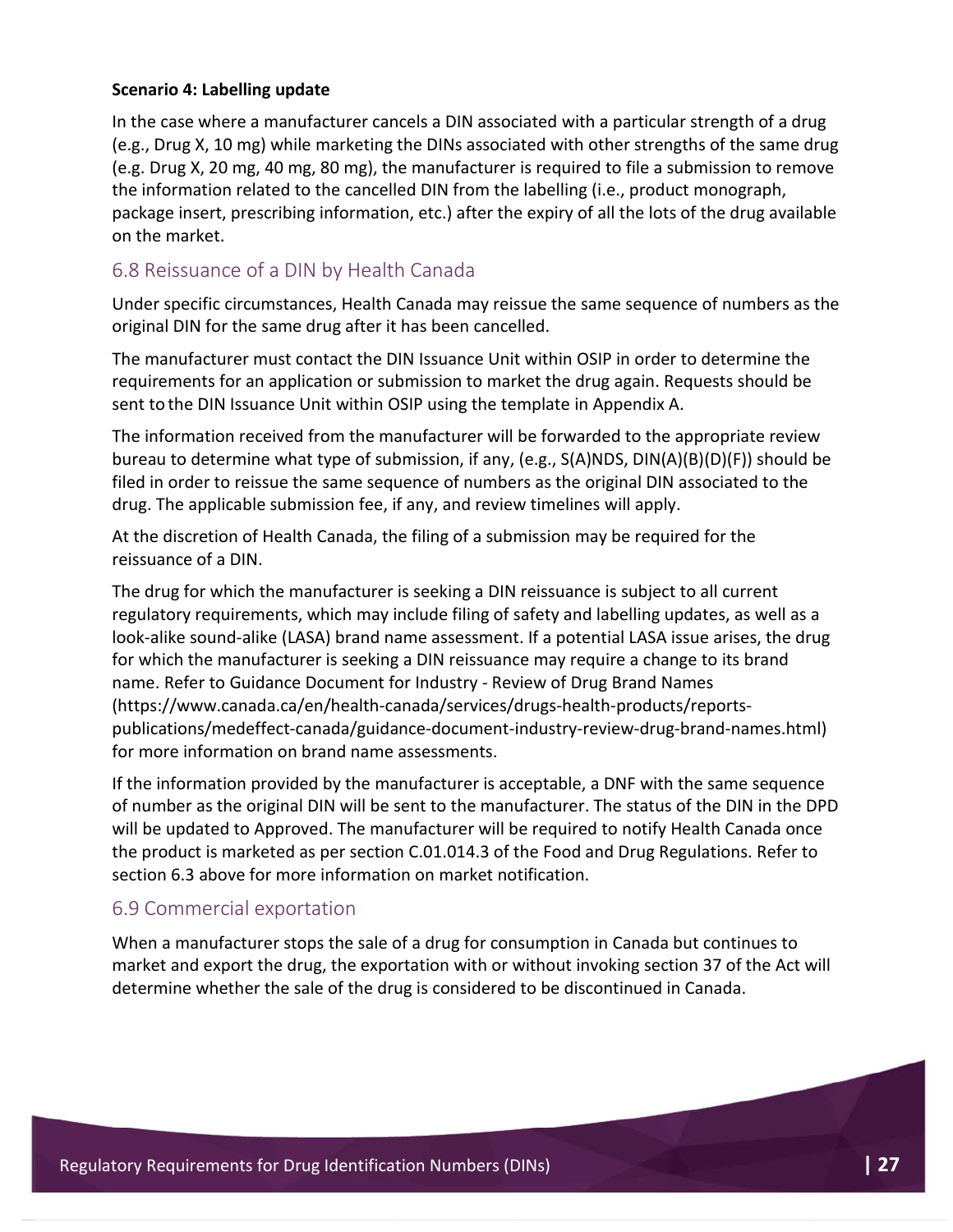For more information on section 37 of the Food and Drugs Act, consult the document Intention to Invoke Section 37 of the Canada Food and Drugs Act for Products Being Exported (https://www.canada.ca/en/health-canada/services/drugs-healthproducts/compliance-enforcement/establishment-licences/intention-invoke-section-37 canada-food-drugs-act-products-being-exported.html).

#### 6.9.1 Exportation without invoking Section 37

To export a drug without invoking section 37 of the Food and Drugs Act, manufacturers require, among other things, to hold a DIN and/or NOC, since these types of commercial exportations are usually considered sales in Canada.

In this case, the exported drug is not considered to be discontinued and manufacturers are not required to send a notification of discontinuation of sale to Health Canada. The product will continue to appear in the DPD with the status Marketed and the manufacturer remains subject to post-market obligations.

#### 6.9.2 Exportation under Section 37

If the sale of a drug which was destined for consumption in Canada is stopped, but the manufacturer continues to export under section 37 of the Food and Drugs Act, the drug is considered discontinued in Canada.

In this case, manufacturers will be required to send a discontinuation of sale notification to Health Canada. Once Health Canada receives the notification and deems it accurate and complete, Health Canada will update the status the DPD to Cancelled (Post-Market).

#### 6.10 Submitting notifications to Health Canada

For Health Canada to be able to process notifications received from manufacturers in a timely manner, all required documents must be provided, completed accurately, and submitted in the proper format.

#### 6.10.1 Document requirements

| <b>Activity</b>                          | <b>DNF</b>   | Label            | <b>Cover Letter</b>             |
|------------------------------------------|--------------|------------------|---------------------------------|
| <b>Market Notification</b>               | Required     | Refer to Table 3 | Required                        |
| Recommencing Sale After Being<br>Dormant | Required     | Not required     | Required                        |
| 12 Months without Sale Notification      | Not required | Not required     | Required                        |
| Discontinuation of Sale Notification     | Not required | Not required     | Required                        |
| Request for DIN reissuance               | Not required | Not required     | Not required -<br>sent by email |

#### **Table 4: Document requirements for notifications and requests for DIN reissuance submitted to Health Canada**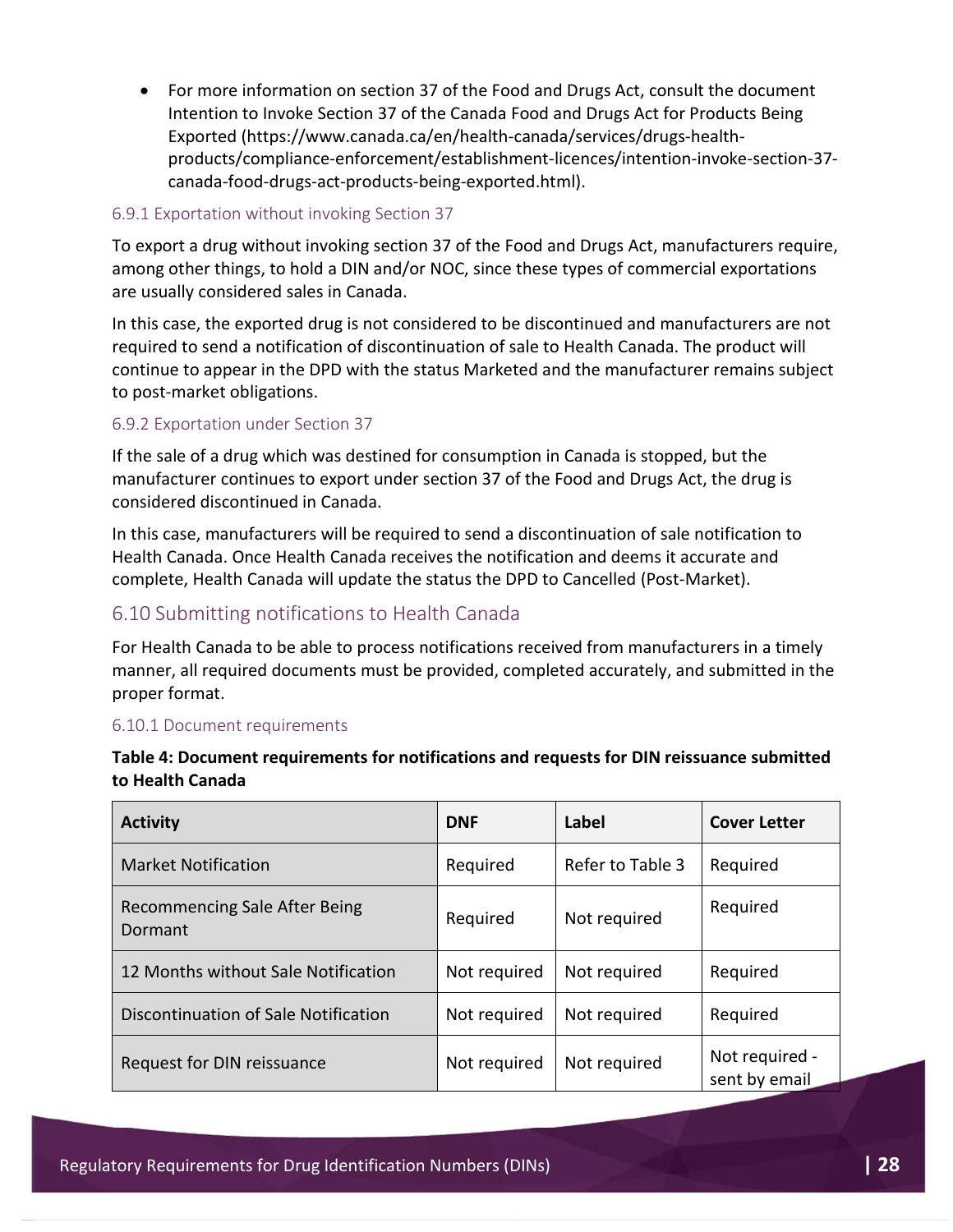|  |  |  | (see Appendix<br>n<br>-<br>$\mathbf{\Gamma}$ |
|--|--|--|----------------------------------------------|
|--|--|--|----------------------------------------------|

When submitting a notification or a DIN reissuance request to Health Canada, the manufacturer must provide all required documents and information (see Table 4 for required documents). If the provided documents are incomplete or the required information is missing or incorrect, the notification will be placed on hold. Once Health Canada has received all required information and documents, the notification will be processed.

#### 6.10.2 Format and filing instructions

Market notifications, 12 months without sale notifications, discontinuation of sale notifications and requests for DIN reissuance must all be sent electronically. Refer to table 5 below for information on transmission methods.

#### **Human drugs and disinfectants**

Market notifications, 12 months without sale notifications and discontinuation of sale notifications must be provided to the Office of Submissions and Intellectual Property (OSIP) via the Common Electronic Submissions Gateway (CESG) using Regulatory Enrolment Process (REP):

#### **Human drugs and disinfectants**

- 1. For eCTD transaction as indicated in:
	- a. Guidance Document: Preparation of Regulatory Activities in eCTD Format (https://www.canada.ca/en/health-canada/services/drugs-healthproducts/drug-products/applications-submissions/guidance-documents/filingsubmissions-electronically.html) available on the filing submissions electronically information page and
	- b. Regulatory Enrolment Process (REP) Guidance Document (https://www.canada.ca/en/health-canada/services/drugs-healthproducts/drug-products/applications-submissions/guidancedocuments/regulatory-enrolment-process.html) available on the REP information page.
- 2. For non-eCTD transaction as indicated in:
	- a. Guidance Document: Preparation of Regulatory Activities in the Non-eCTD Format (https://www.canada.ca/en/health-canada/services/drugs-healthproducts/drug-products/applications-submissions/guidancedocuments/common-technical-document/updated-guidance-documentpreparation-regulatory-activities-non-ectd-electronic-only-format.html) available on the filing submissions electronically information page and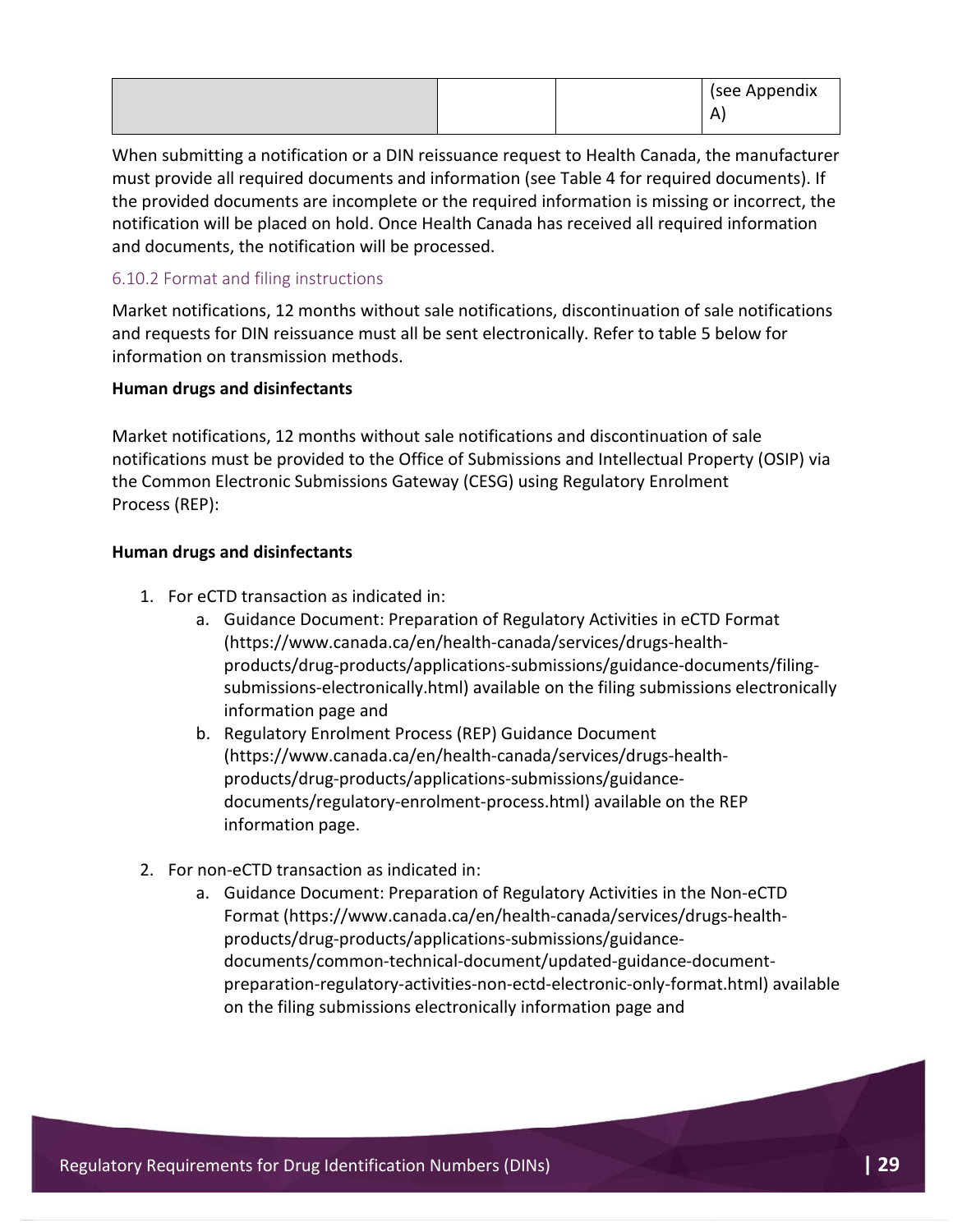b. Regulatory Enrolment Process (REP) Guidance Document (https://www.canada.ca/en/health-canada/services/drugs-healthproducts/drug-products/applications-submissions/guidancedocuments/regulatory-enrolment-process.html) available on the REP information page.

#### **Veterinary drugs**

The market notification, the 12 months without sale notification and discontinuation of sale notification for veterinary products are accepted via email.

For dossiers previously filed using the REP, these notifications must be filed in non-eCTD format via the CESG using the REP as indicated in:

- a. Guidance Document: Preparation of Regulatory Activities in the Non-eCTD Format (https://www.canada.ca/en/health-canada/services/drugs-health-products/drugproducts/applications-submissions/guidance-documents/common-technicaldocument/updated-guidance-document-preparation-regulatory-activities-non-ectdelectronic-only-format.html) available on the filing submissions electronically information page and
- b. Regulatory Enrolment Process (REP) Guidance Document (https://www.canada.ca/en/health-canada/services/drugs-health-products/drugproducts/applications-submissions/guidance-documents/regulatory-enrolmentprocess.html) available on the REP information page.

For all human, veterinary drugs and disinfectants: DIN reissuance requests must be filed via email. Refer to Appendix A for request template.

| <b>Notification type</b> | <b>Regulatory Activity</b><br><b>Type</b>                                                  | <b>Regulatory Transaction</b><br><b>Description</b> | <b>Transmission method</b>                                                                                                                                                                                    |
|--------------------------|--------------------------------------------------------------------------------------------|-----------------------------------------------------|---------------------------------------------------------------------------------------------------------------------------------------------------------------------------------------------------------------|
| Market notification      | Match the regulatory<br>activity type for the<br>control number the<br>DNF has been issued | <b>Drug Notification Form</b>                       | Drugs for human use and<br>disinfectants: Mandatory via<br>CESG.<br>Drugs for veterinary use:<br>Accepted via email, or via<br>CESG if the product has been<br>assigned a dossier ID and is<br>using the REP. |

#### **Table 5: Transaction details for the notifications filed in electronic format**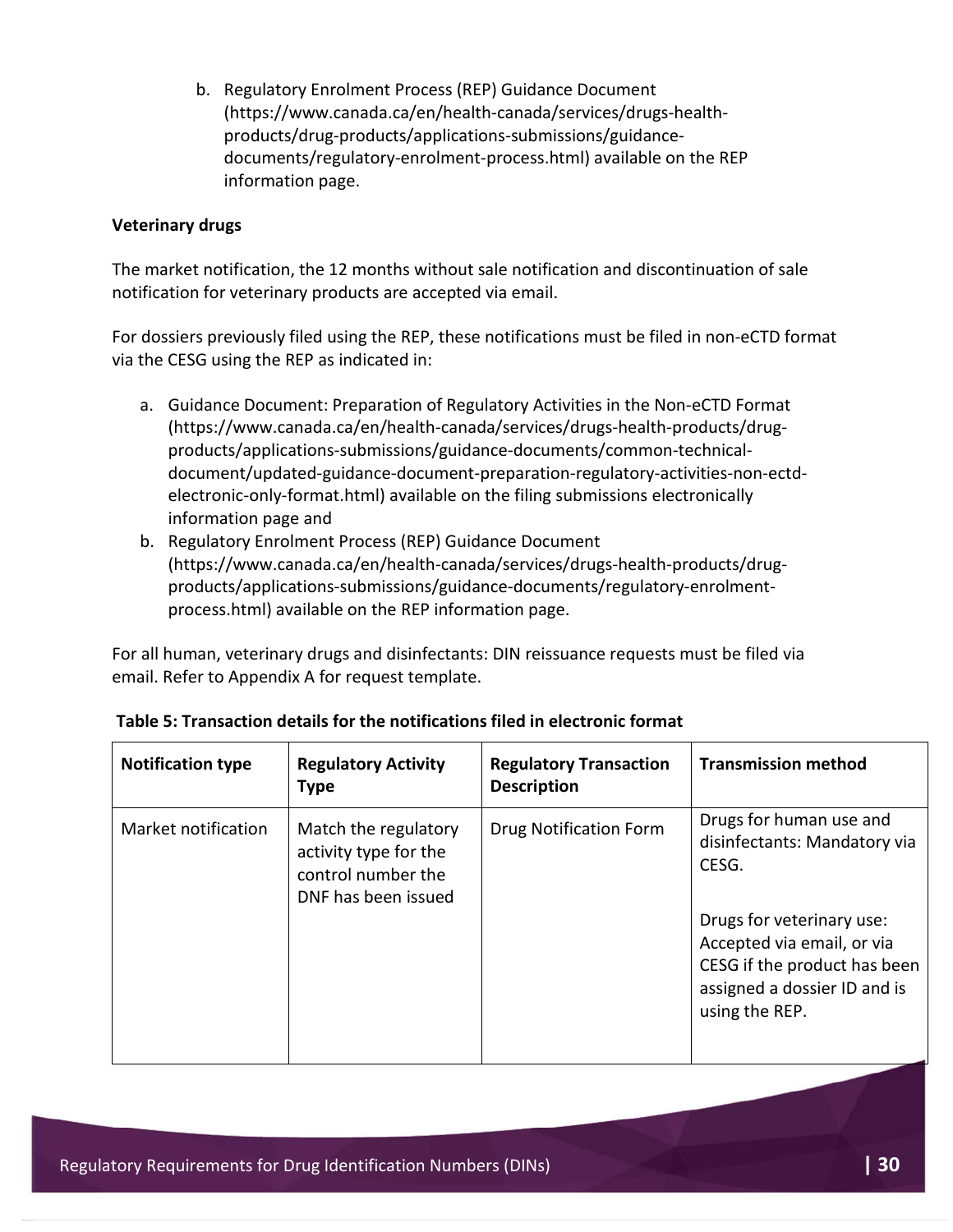| 12 months without<br>sale notification  | <b>UDRA</b> (Undefined<br><b>Regulatory Activity)</b> | Notification Interruption<br>of Sale                              | Drugs for human use and<br>disinfectants: Must be sent<br>via CESG if the product has<br>been assigned a dossier ID.<br>Otherwise, email will be<br>accepted.<br>Drugs for veterinary use:<br>Accepted via email, or via<br>CESG, if the product has<br>been assigned a dossier ID<br>and is using the REP. |
|-----------------------------------------|-------------------------------------------------------|-------------------------------------------------------------------|-------------------------------------------------------------------------------------------------------------------------------------------------------------------------------------------------------------------------------------------------------------------------------------------------------------|
| Discontinuation of<br>sale notification | <b>UDRA</b> (Undefined<br><b>Regulatory Activity)</b> | Notification of<br><b>Discontinued Sale (DIN</b><br>cancellation) | Drugs for human use and<br>disinfectants: Must be sent<br>via CESG if the product has<br>been assigned a dossier ID.<br>Otherwise, email will be<br>accepted.<br>Drugs for veterinary use:<br>Accepted via email, or via<br>CESG, if the product has<br>been assigned a dossier ID<br>and is using the REP. |
| <b>DIN Reissuance</b><br>request        |                                                       |                                                                   | Send by email (see Appendix<br>A)                                                                                                                                                                                                                                                                           |

#### 6.11 Contact Us

Any questions in regards to the information or requirements in this guidance document should be directed to the OSIP's DIN Issuance Unit at din@hc-sc.gc.ca.